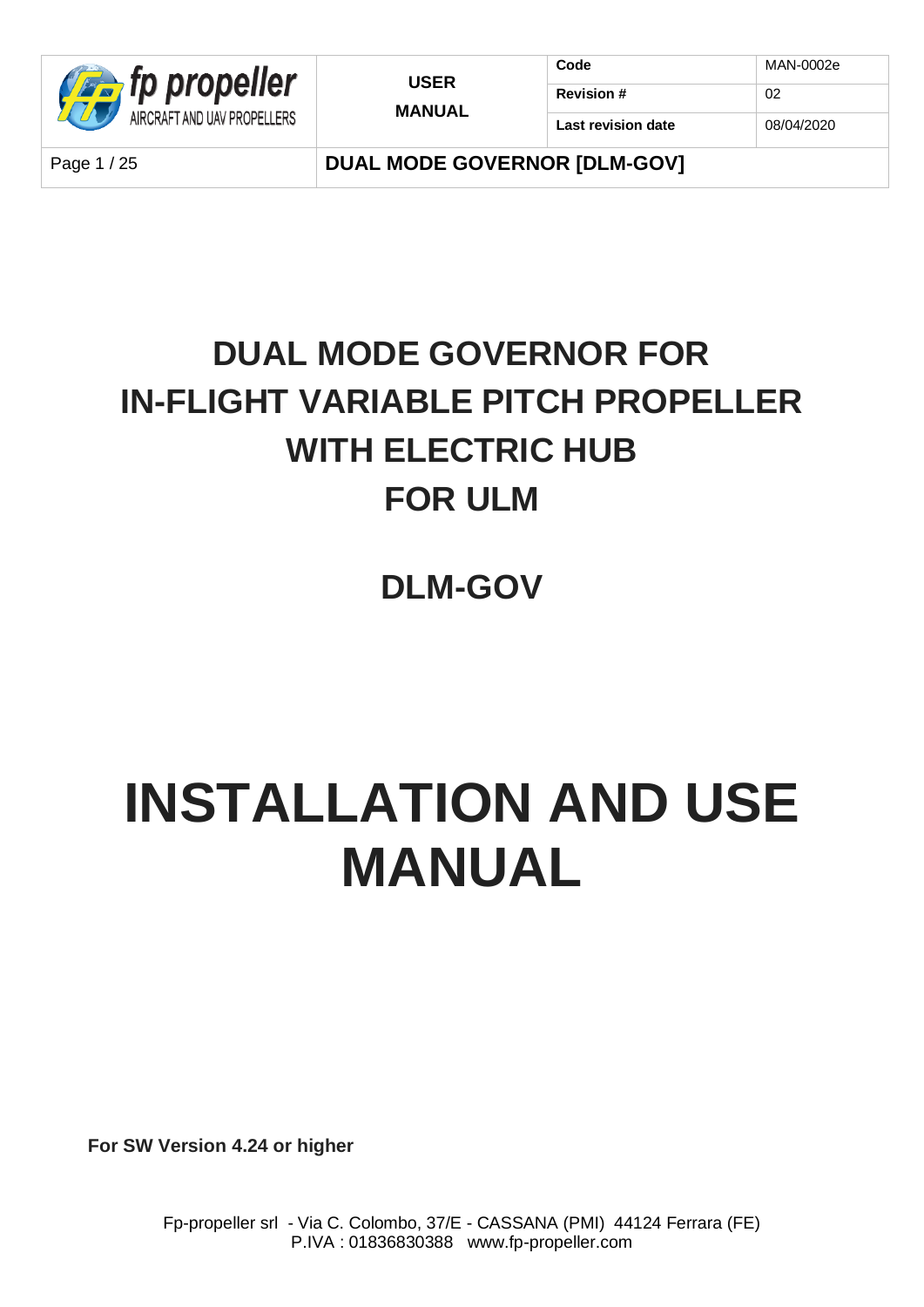

| Code               | MAN-0002e  |
|--------------------|------------|
| <b>Revision #</b>  | 02         |
| Last revision date | 08/04/2020 |

Page 2/25 **DUAL MODE GOVERNOR IDLM-GOVI** 

### **N.B. THIS DEVICE IS WITHOUT CERTIFICATION. ANY RESPONSABILITY IN THE USE OF THIS DEVICE IS IN CHARGE TO THE USER**

**Article 1. law 106 / 85:**

**The pilot must to comply to laws, regulations and requirements of the authorities. In addition, before and during the flight, he must personally ensure that the flight can take place safely. He must take into account the weather conditions, the efficiency of the appliance, of his own psycho-physical conditions, training, and all other circumstances of time and place, and consequently to determine the action to be taken in order that the flight does not result dangerous for his own or others' safety.**

### **LIMITED WARRANTY**

The products of FP-PROPELLER S.R.L. which are sold disassembled, must be mounted and used as indicated in the instruction manual provided. Failure to follow these instructions will void, deletes all liability of FP-propeller S.r.l.

#### **The user always flies in full responsibility, as specified in Law 106/85 and later D.P.R. n. 133 of 2010 in particular Art. 1 and 3**

Our products do not contain user replaceable parts.

The product warranty conditions are explain in the SALES CONDITIONS attached.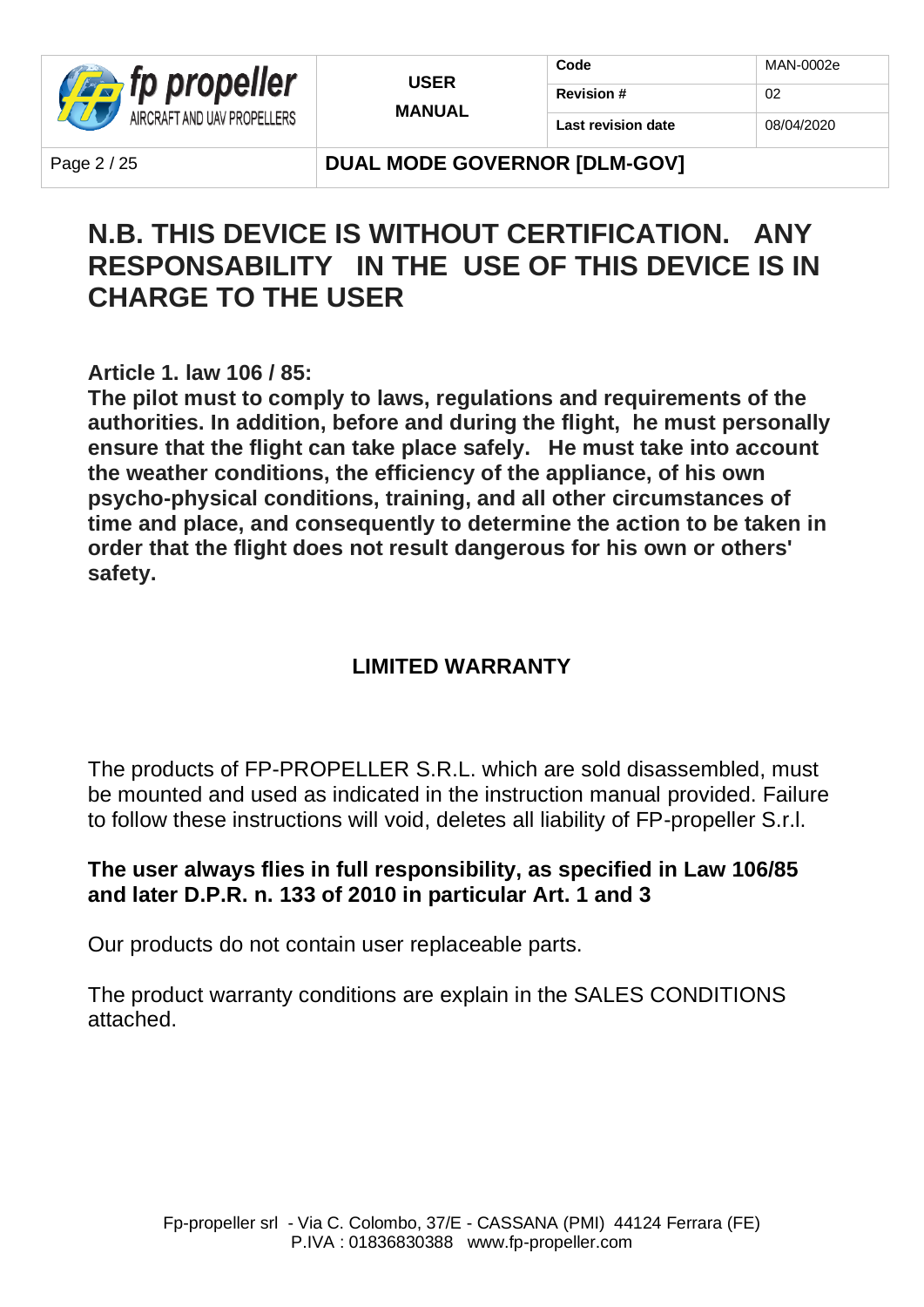

**DUAL MODE GOVERNOR [DLM-GOV]** 

### Contents:

| 1.                      |  |
|-------------------------|--|
| 2.                      |  |
| 3.                      |  |
| 4.                      |  |
| 5.<br>5.1<br>5.2        |  |
| 6.                      |  |
| 7.                      |  |
| 8.<br>8.1<br>8.2<br>8.3 |  |
|                         |  |
| 10.<br>10.1             |  |
| 11.                     |  |
| 12.                     |  |
| 13.                     |  |
| 14.                     |  |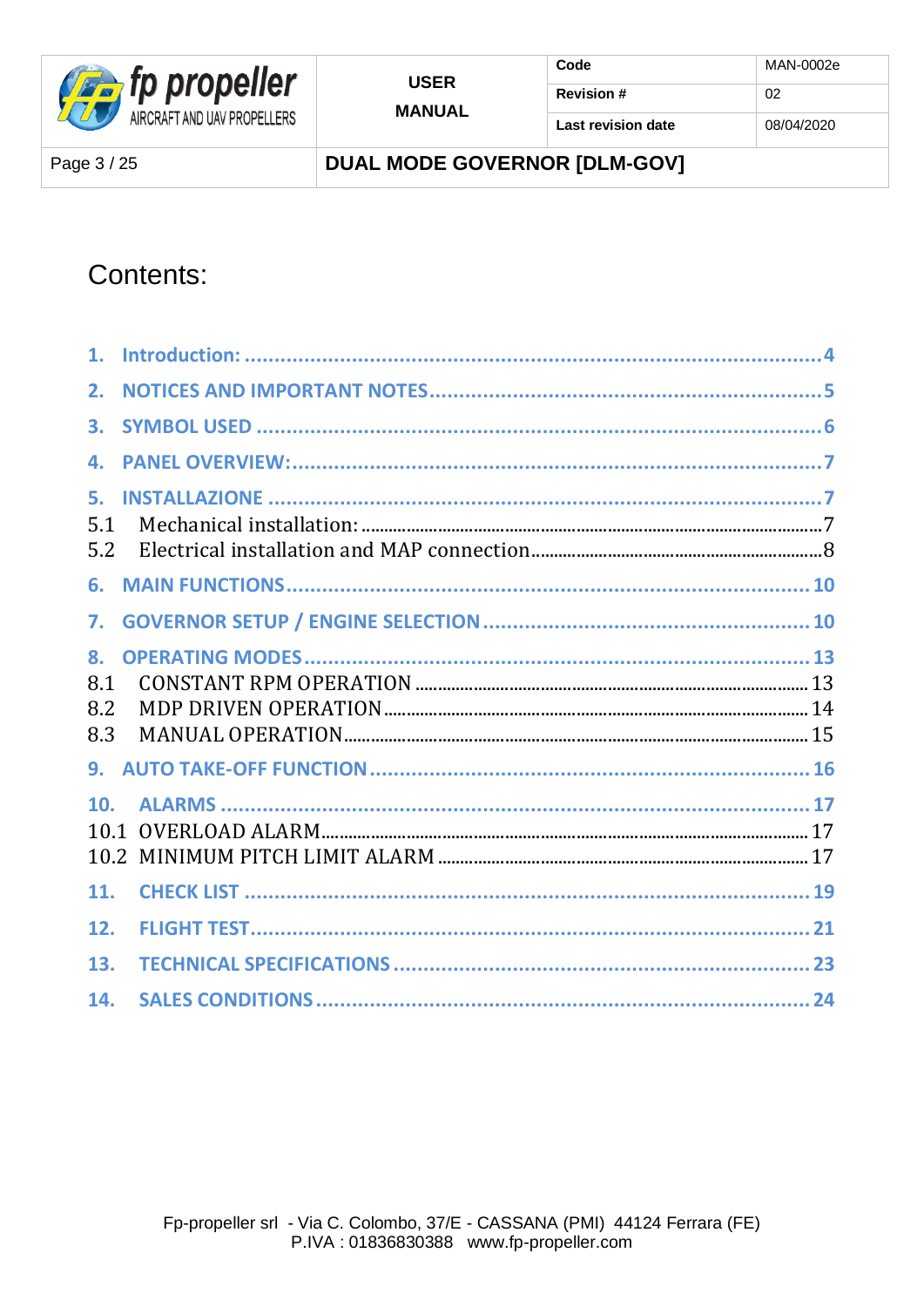

Page 4/25 **DUAL MODE GOVERNOR IDLM-GOVI** 

### **1. INTRODUCTION:**

The heart of the device is a latest generation microcontroller (CPU), which works with the goal of maintaining constant engine speeds. The software reads sensor signals, processes data and decides on this basis.

To make this process so fast, the software consists of several blocks, each of which operates autonomously in parallel to others.

The main features of the Dual Mode Governor are:

**"Constant speed" mode**, where the rider chooses the rpm target by rotating the potentiometer (CNST)

**"MDP driven" automatic mode**, where the target rpm value is determined by the pressure difference (MDP) between the manifold pressure and the atmospheric pressure outside the aircraft. This pressure difference is changed each time the gas handhold is changed. That is, when you change the engine power. This second mode operates in a fully automated manner, requiring no pilot command intervention.

The use of the engine characteristic curve integrated in the CPU ensures the maximum efficiency of the couple propeller / engine

As well-known, it is noted that atmospheric pressure decreases with height. The higher map values available at low altitude are no longer available at high altitudes. Our governor, using the mdp, is fully compensated for the height. In practical terms, the engine continues to maintain the rpm value set when the height changes. So, keep on the best possible power available.

Of course, manual control mode is also available, where the propeller pitch is directly controlled by the pilot.

For the take-off phase only, the maximum rpm value is incremented automatically according to the engine manufacturer's instructions and for a three-minute time. (This function could be excluded in setup phase)

The Dual Mode Governor works in automatic mode with the most used ULM engines: Rotax, UL Power.

The CPU stores in the memory the characteristic data of the various engines.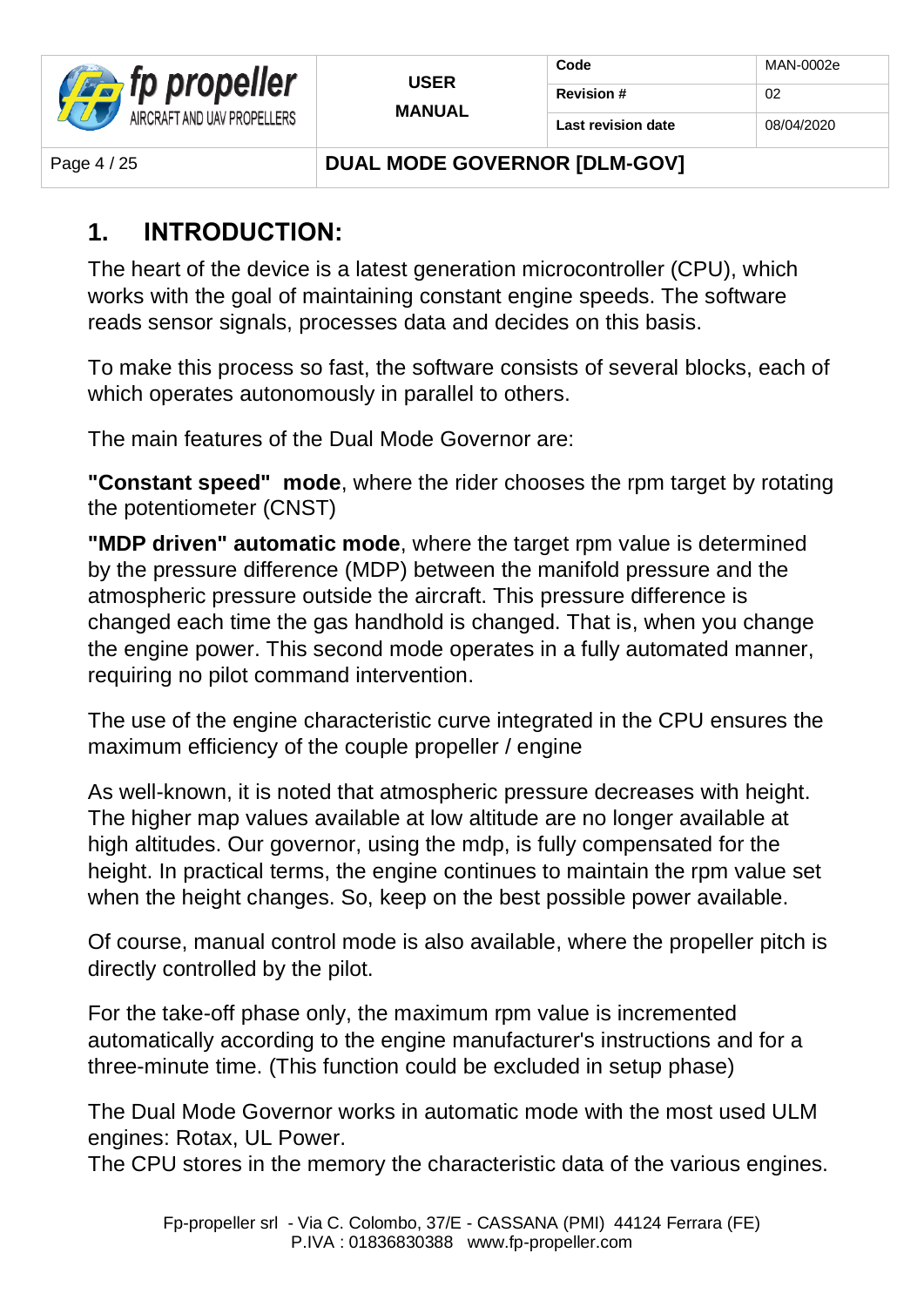

Page 5 / 25 **DUAL MODE GOVERNOR IDLM-GOVI** 

### **2. NOTICES AND IMPORTANT NOTES**

- The instrument can only be used on ultralight and experimental aircraft.
- Has no aeronautical certification.
- Consult the applicable legislation in your country before deciding on your installation.
- Read this manual completely, which must be kept on board.
- Always comply with the installation and use instructions.
- Do not use this instrument in flight until you are sure it is working properly.
- After the installation is completed, perform an accurate, ground test, checking the correct operation of the instrument.
- The software of this tool can be updated, modified by adding or removing functions. Operation can therefore be subject to change. Without prior notice and without obligation to apply such modifications retroactively
- Always refer to the updated installation and use manual for the software version used. To obtain manuals and updates, please contact Fp-Propeller S.r.l.
- **The user always flies in full responsibility, as specified in Law 106/85 and later D.P.R. n. 133 of 2010 in particular Art. 1 and 3 As the installer assumes responsibility for the installation.**
- The Fp-propeller has no control over the installation, maintenance, and can't check how DUAL MODE is used, so it is considered to be relieved of any civil and penal liability.
- Take-off and reattach maneuvers for safety issues must be made with the DUAL MODE GOVERNOR in Manual Mode.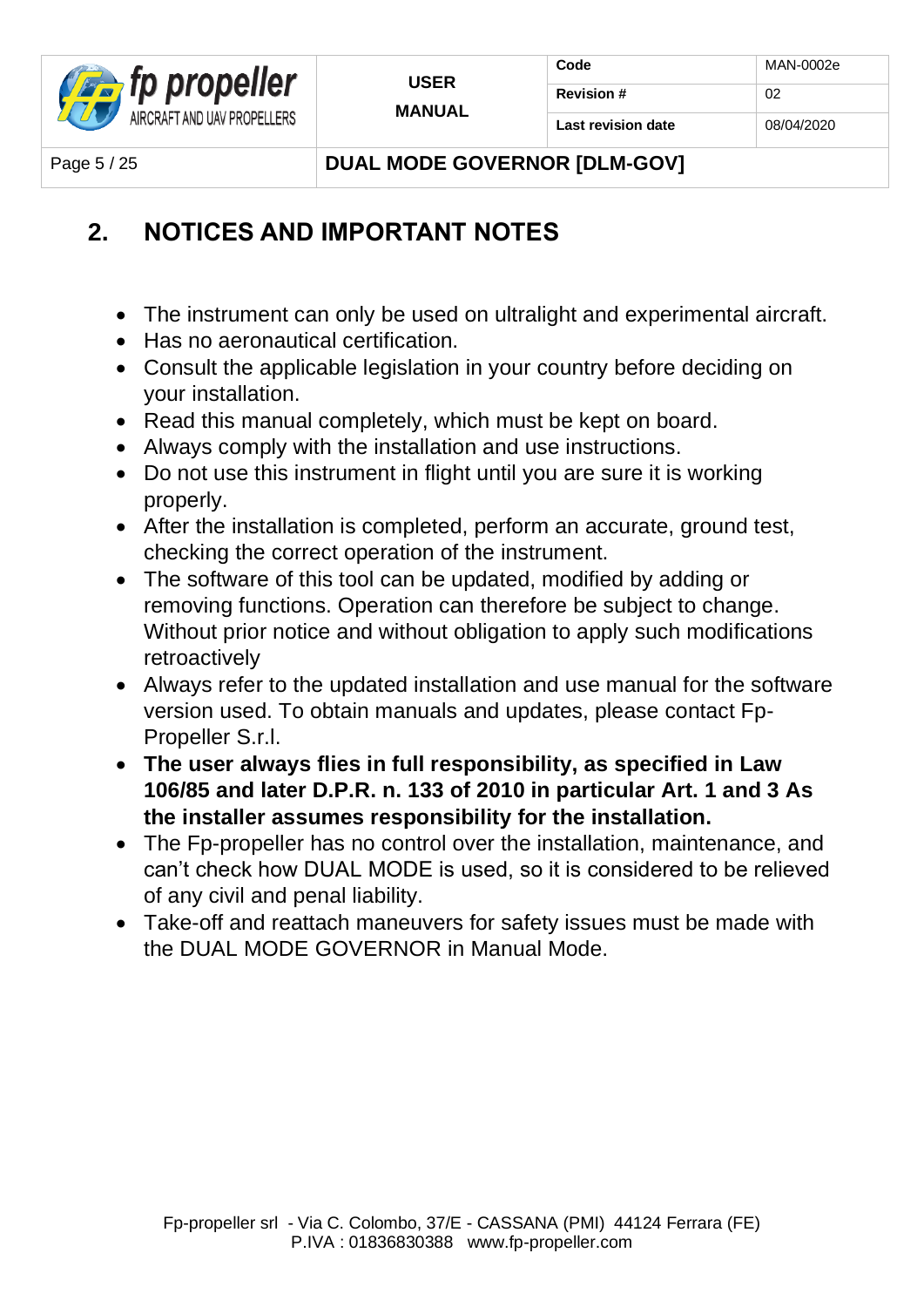

| <b>USER</b>   | Code               | MAN-0002e  |
|---------------|--------------------|------------|
| <b>MANUAL</b> | <b>Revision #</b>  | 02         |
|               | Last revision date | 08/04/2020 |

Page 6 / 25 **DUAL MODE GOVERNOR IDLM-GOVI** 

### **3. SYMBOL USED**

This Manual uses the following symbols to emphasize particular information. This information is important and must be observed.



Identifies an instruction which, if not followed, may cause serious injury including the possibility of death.



Identifies an instruction which, if not followed, may cause minor or moderate injury.



Denotes an instruction which, if not followed, may severely damage the engine or other components.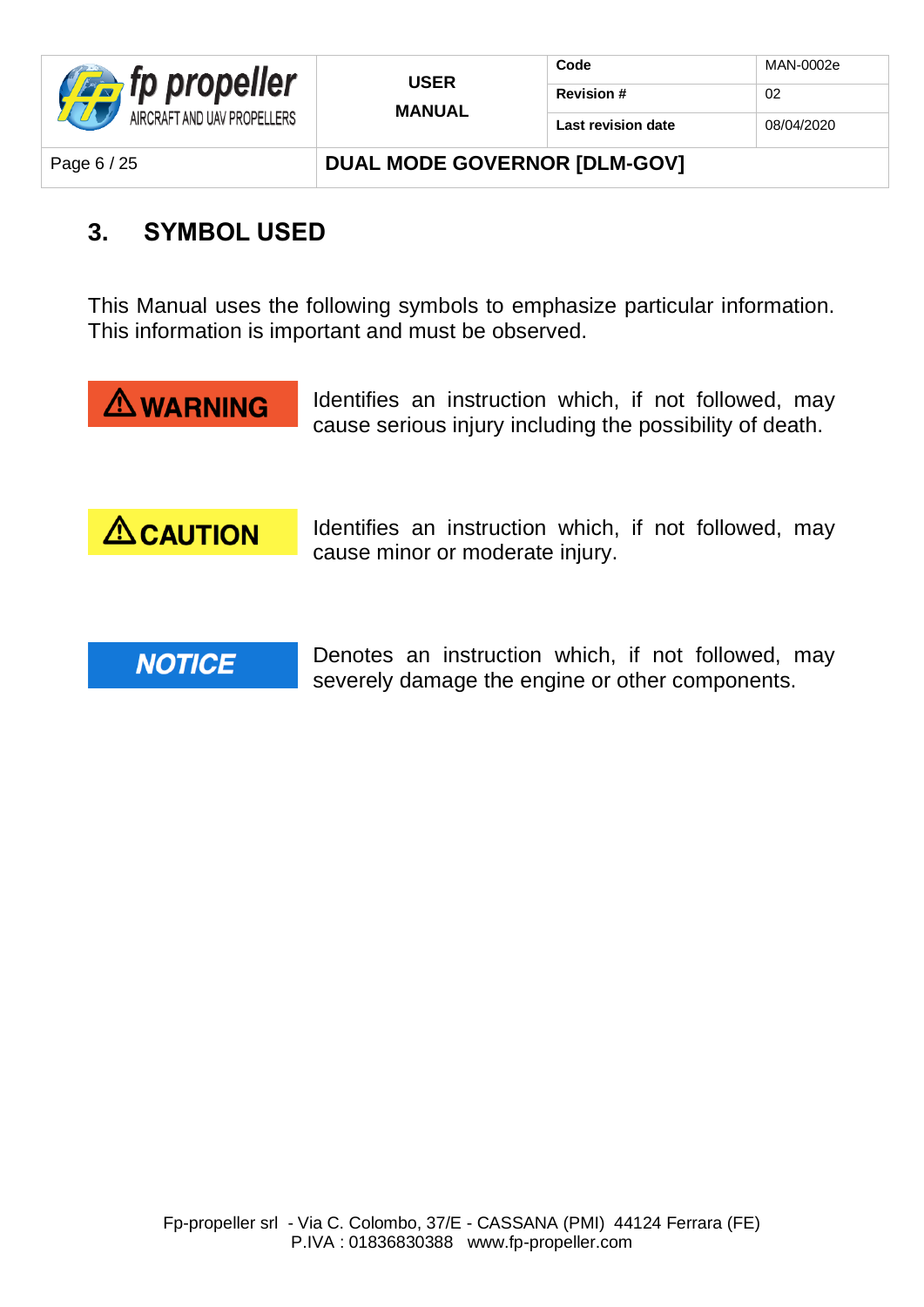| <b>Extra</b> fp propeller   | <b>USER</b><br><b>MANUAL</b> | Code               | MAN-0002e  |
|-----------------------------|------------------------------|--------------------|------------|
|                             |                              | <b>Revision #</b>  | 02         |
| AIRCRAFT AND UAV PROPELLERS |                              | Last revision date | 08/04/2020 |
|                             |                              |                    |            |

### Page 7 / 25 **DUAL MODE GOVERNOR [DLM-GOV]**

### **4. PANEL OVERVIEW:**



### **5. INSTALLAZIONE**

**5.1 Mechanical installation:**

The DUAL MODE GOVERNOR fit a standard 2 "1/4 (57mm) hole through 4 x M4 screws. Thanks to the wide viewing angle of the oled display, the installation is more flexible. However, it's important to make it easy to use the panel controls.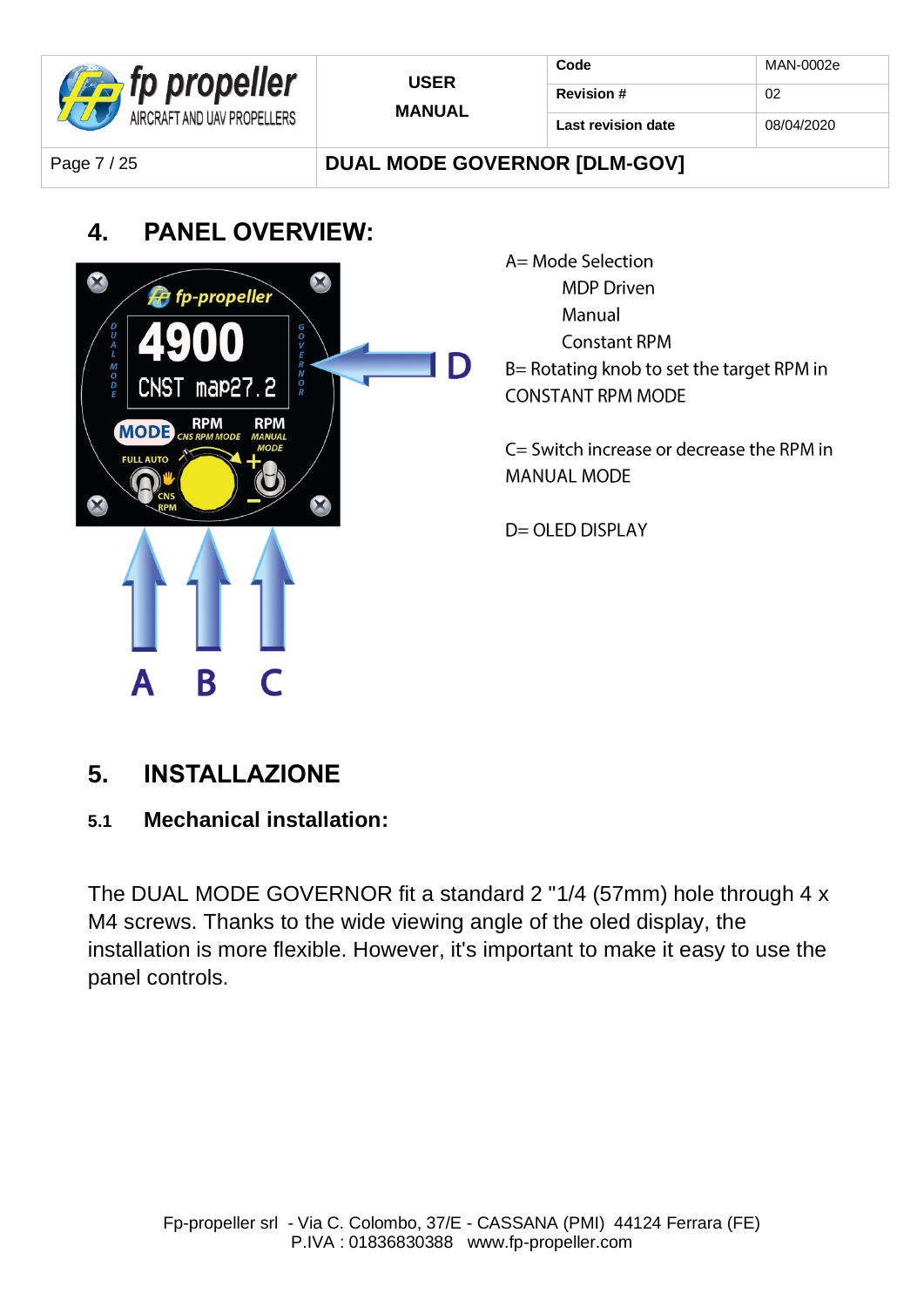

| <b>USER</b>   | Code               | MAN-0002e  |
|---------------|--------------------|------------|
| <b>MANUAL</b> | <b>Revision #</b>  | 02         |
|               | Last revision date | 08/04/2020 |

Page 8 / 25 **DUAL MODE GOVERNOR [DLM-GOV]** 



**5.2 Electrical installation and MAP connection**

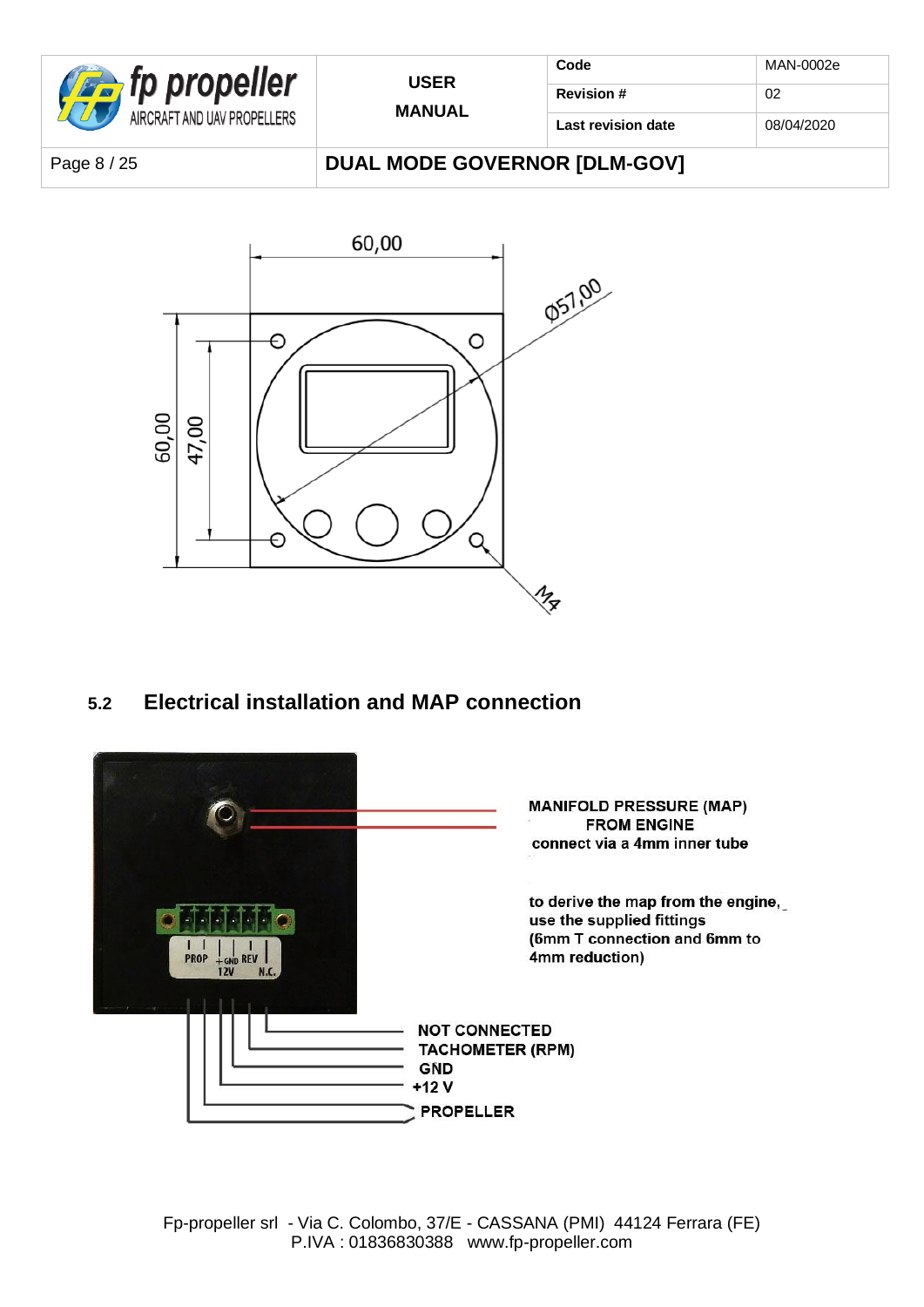

### Page 9/25 **DUAL MODE GOVERNOR IDLM-GOVI**



After connecting as shown in the diagram, with the switch (A) in the center position (manual mode), move the propeller pitch via the switch (C) and check if the

direction of operation is correct.

In detail: switch  $up \Rightarrow$  it must decrease the pitch

Switch down => it must increase the pitch.

If that is not the case, invert the 2 wires that connect the propeller to the governor's terminal block.



INSERT A 5A BREAKER ON THE GOVERNOR POWER SUPPLY LINE.



The DUAL MODE GOVERNOR is designed to operate with "Fp propeller" propellers, or other variable pitch propellers with electric servomotor and

end of run switches, according to the following diagram:

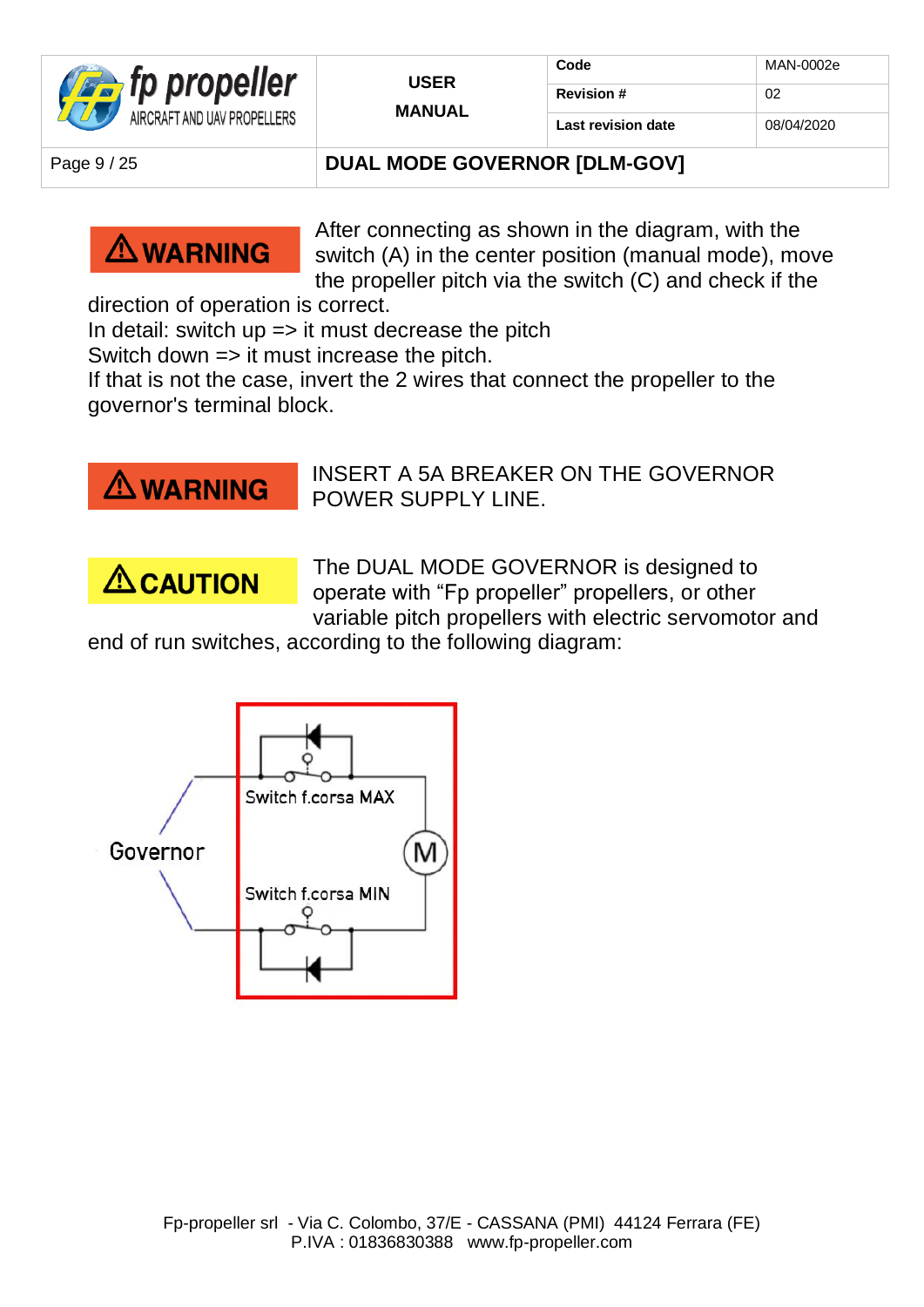

Page 10 / 25 **DUAL MODE GOVERNOR IDLM-GOVI** 

### **6. MAIN FUNCTIONS**

- 3 modes available: CONSTANT RPM, FULL AUTOMATIC (MDP DRIVEN), MANUAL
- OLED graphic display with wide visibility angle
- OVERCURRENT alarm for current absorption> 4A
- Protective fuse (5A time delay)
- Return to the minimum pitch when the Governor is switched on
- Control range from 4000 to 5500 RPM (for Rotax engines)
- Automatic take-off function (could be disabled)
- MDP DRIVEN mode compensated for altitude

### **7. GOVERNOR SETUP / ENGINE SELECTION**

Holding the switch (C) downwards, power the governor. Hold down for 5 seconds.



The following screen appears:

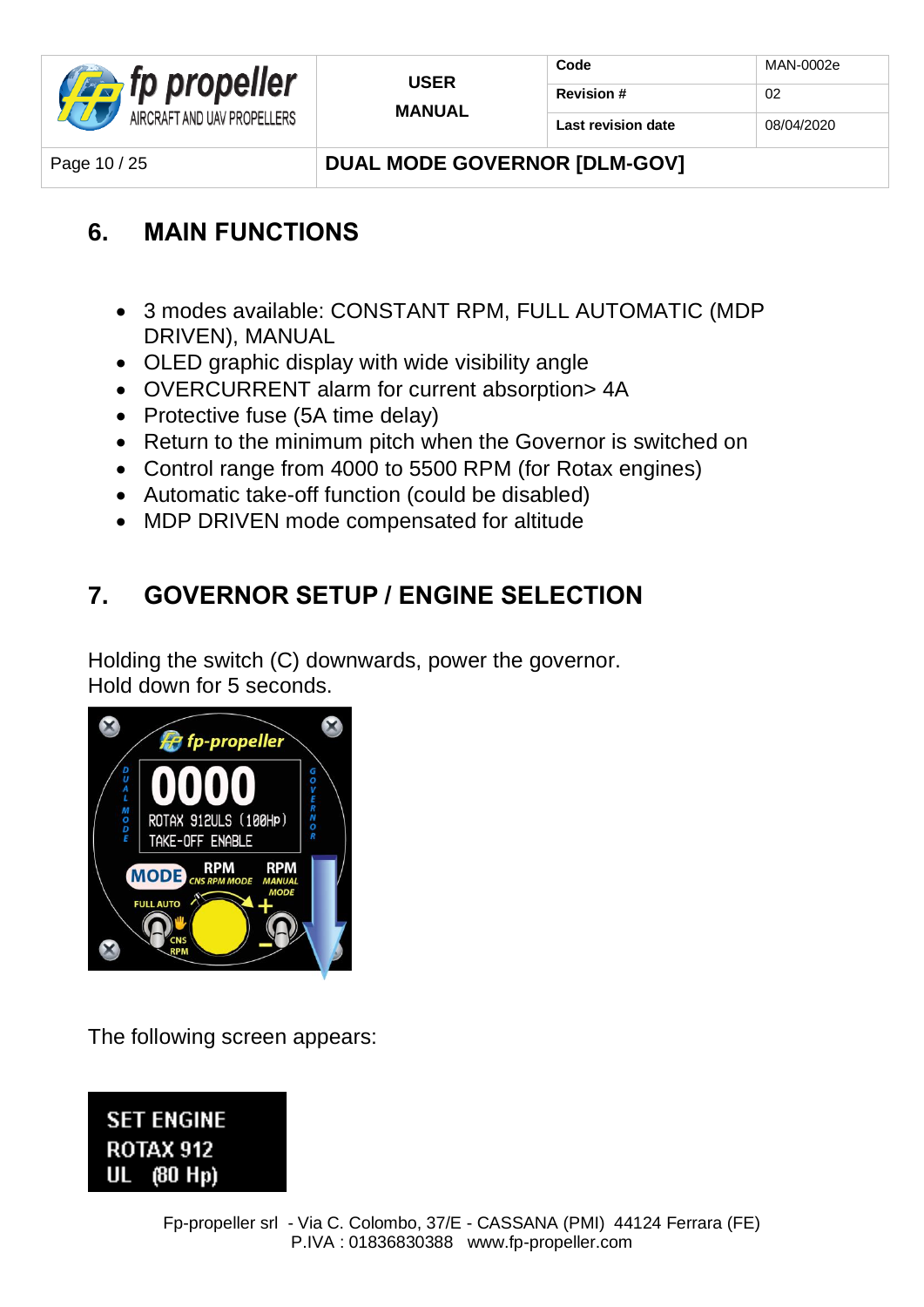

#### Page 11 / 25 **DUAL MODE GOVERNOR IDLM-GOVI**

At each press of the switch (C) **upwards** for at least 1 sec. the selected engine change.

When the display shows the engine installed on the aircraft, confirm by holding down the switch (C) **for 3 seconds** until the next screen appears. In this way, the governor loads from his database the operating parameters for the selected engine.

Subsequently, setup allows you to choose whether to use the AUTO TAKE-OFF function (automatic take-off recognition).

**SET ENGINE AUTO TAKE-OFF ENABLE** 

### **NOTICE**

The possible choices are:

**AUTO TAKE-OFF ENABLE**: The system allows to reach 5800 RPM for only 1 time after switching on and for a maximum of 3 minutes

See Section 9 for a detailed description of this function.

**AUTO TAKE-OFF DISABLE**: If the AUTO TAKE-OFF function is excluded, the system will always adjust between 4000 and 5500 Rpm (for Rotax engines)

**MAX 5600 RPM**: The automatic TAKE-OFF function is excluded, the system allows to reach 5600 RPM (for Rotax engines). The adjustment range is 4100-5600 Rpm.

**MAX 5700 RPM**: The automatic TAKE-OFF function is excluded, the system allows to reach 5700 RPM (for Rotax engines). The adjustment range is 4200-5700 Rpm.

**MAX 5800 RPM**: The automatic TAKE-OFF function is excluded, the system allows to reach 5800 Rpm (for Rotax engines). The adjustment range is 4300-5800 Rpm.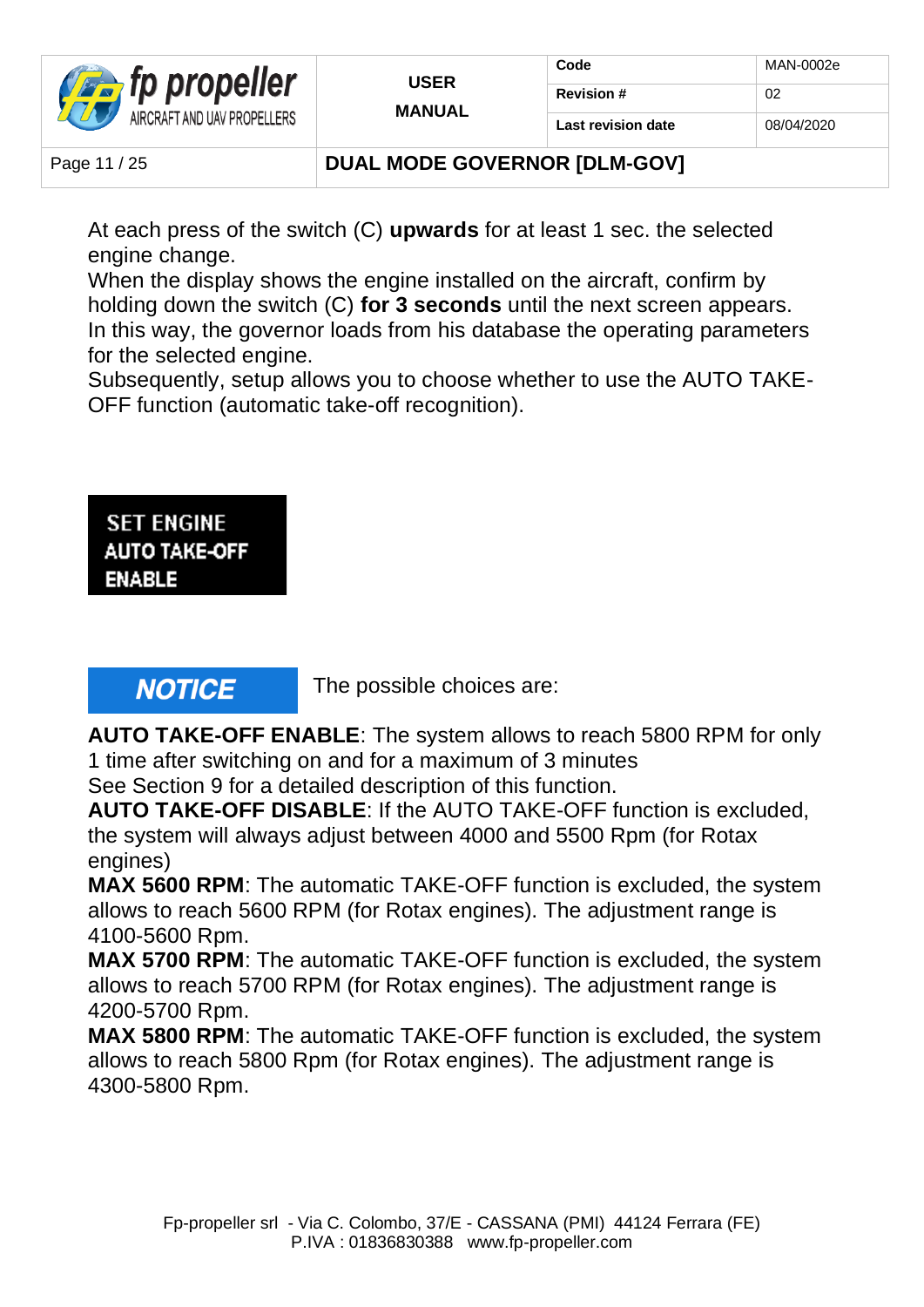

### Page 12 / 25 **DUAL MODE GOVERNOR IDLM-GOVI**

At each press of the switch (C**) upwards** for at least 1 sec. The display rotates between the 5 possible choice.

When the display shows the desired value, confirm by **holding down the switch (C) down for 15 seconds until "OK" appears**.

### $\triangle$  WARNING

The **AUTO TAKE-OFF ENABLE** and **AUTO TAKE-OFF DISABLE** modes ensure compliance with the

Rotax specifications about maximum allowed time over 5500 Rpm.

In the **MAX 5600 RPM, MAX 5700 RPM, MAX 5800 RPM** modes, the responsibility to comply with the Rotax specifications is delegated to the pilot who will then have to adjust the governor accordingly.

In addition, in MDP DRIVEN mode and with **AUTO TAKE-OFF ENABLE** or **AUTO TAKE-OFF DISABLE**, the system uses the MAP / RPM curve that maximizes engine efficiency.

In the **MAX 5600 RPM, MAX 5700 RPM, MAX 5800 RPM** modes, an offset of 100Rpm, 200Rpm, 300Rpm was added to allow the selected MAX RPM to be reached.

### $\triangle$  WARNING

To check the correct installation and proper operation of the system, after reading the manual, proceed with the checklist on chapter 11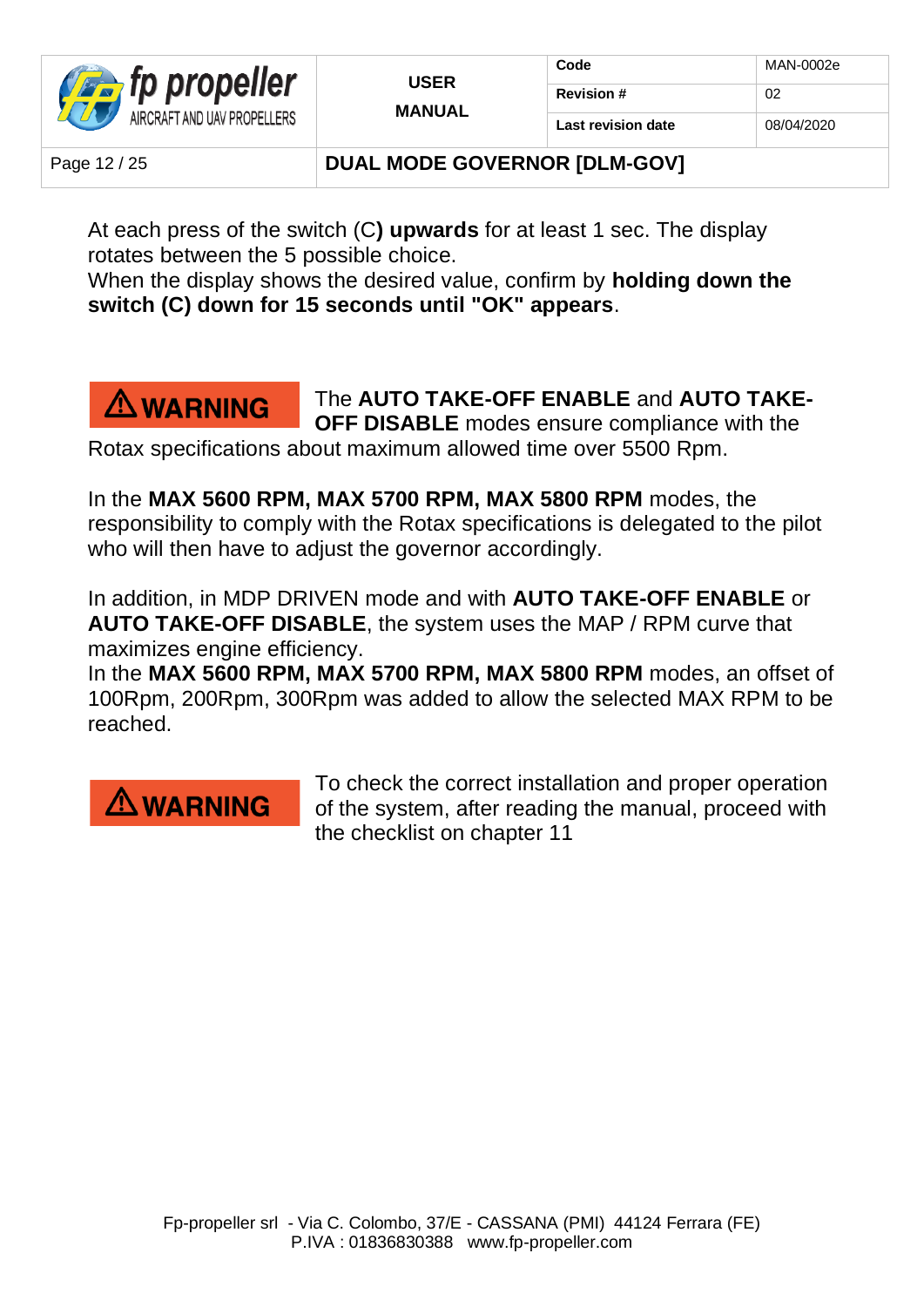

| Code                      | MAN-0002e  |
|---------------------------|------------|
| <b>Revision #</b>         | 02         |
| <b>Last revision date</b> | 08/04/2020 |

Page 13 / 25 **DUAL MODE GOVERNOR IDLM-GOVI** 

### **8. OPERATING MODES**

At power-on, the display shows for a short period the selected setup parameters: ENGINE, ENABLED or DISABLED TAKE-OFF, MAX RPM

**USER MANUAL**

### **8.1 CONSTANT RPM OPERATION**

Move the switch (A) downwards.

NB: The switch (A) has the safety lock against involuntary maneuvers, the lever must be pulled in order to move it



In this mode, the pilot decides the target RPM by turning the potentiometer (B) and the governor moves the propeller pitch to reach that target value. The Governor maintains that target value independently of the handle, within the limits set by the aircraft, the propeller and the flight conditions. The setting range for Rotax engines ranges from 4000 to 5500 RPM (4300 to 5800 RPM in takeoff mode, please check chapter 7 for other modes)

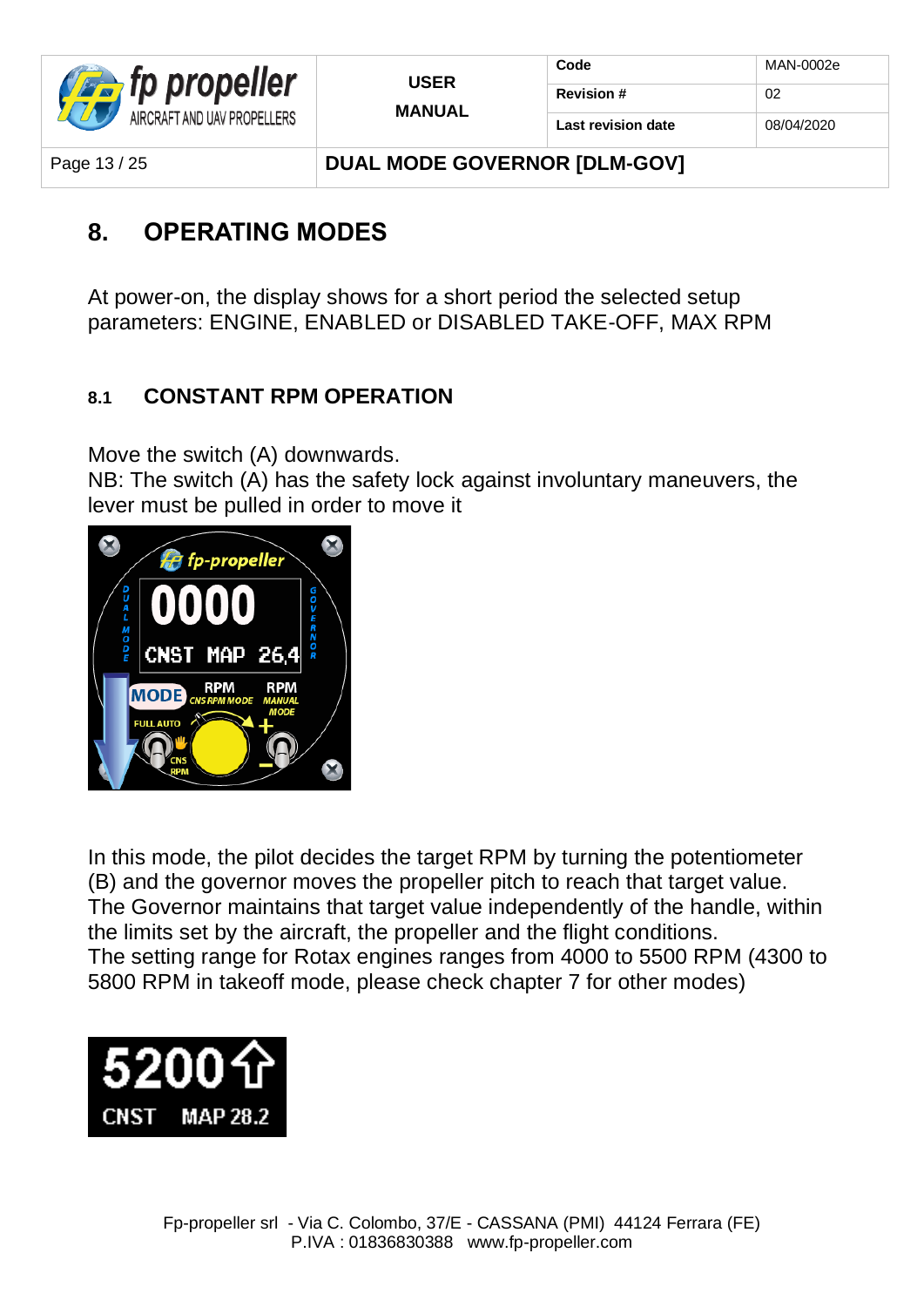

Page 14 / 25 **DUAL MODE GOVERNOR IDLM-GOVI** 

The value shown in the OLED display is the TARGET RPM value, the system has a hysteresis of  $\pm$  100 rpm to avoid unnecessary stresses on the propeller's servomotor, so the actual RPM value may differ by ± 100 rpm A flashing arrow indicates whether the system is increasing or decreasing RPM to reach the target.

If the arrow remains fixed and empty, it means that its limit switch has been reached.

At the bottom right of the display, the system indicates the value of the MAP (inHg).



Before taking off, we recommend turning the potentiometer (B) all the way clockwise even if you are using the fully automatic mode (MDP DRIVEN MODE)

### **8.2 MDP DRIVEN OPERATION**

(FULL AUTOMATIC)

Move the switch (A) upwards.

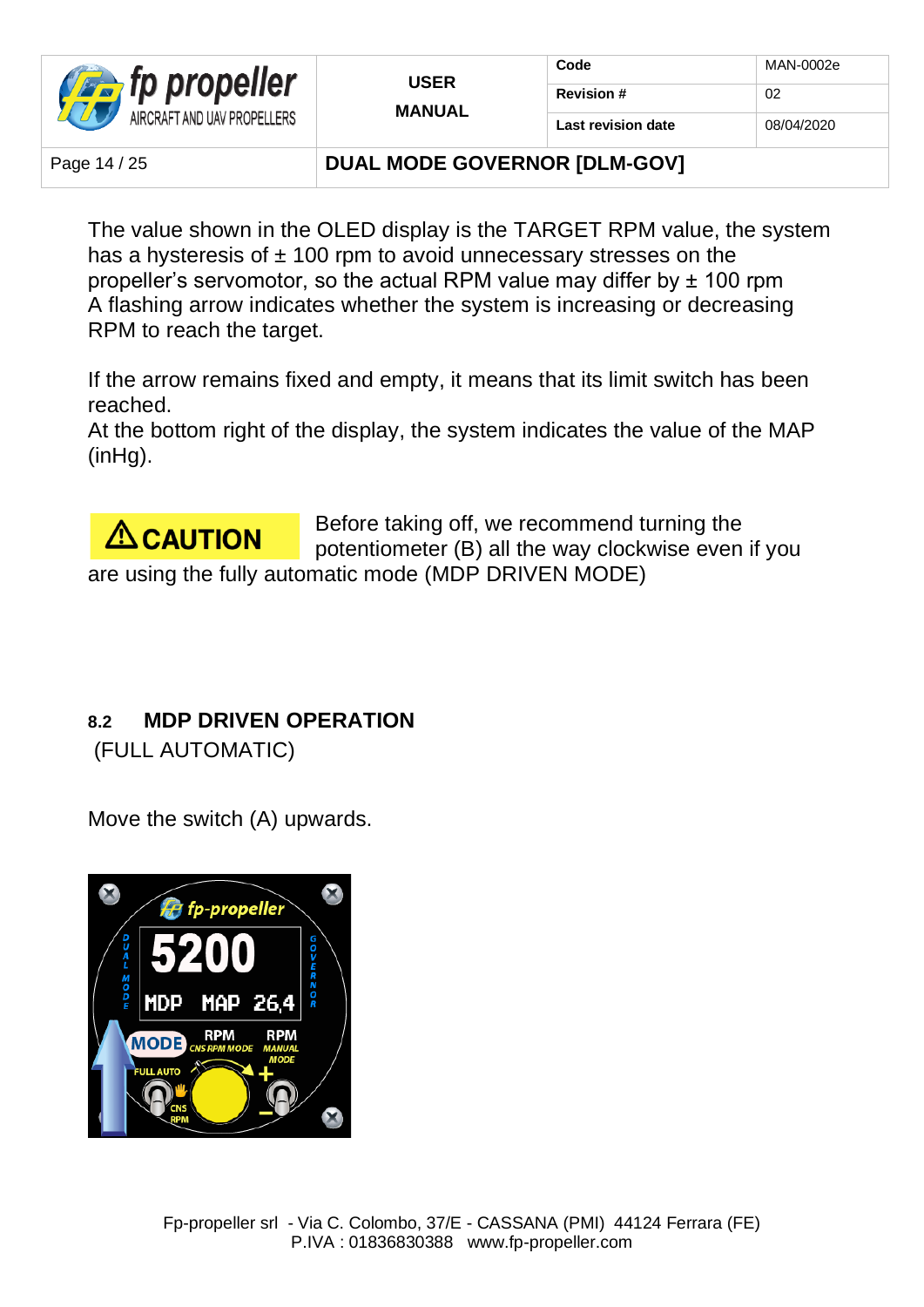

Page 15 / 25 **DUAL MODE GOVERNOR IDLM-GOVI** 

In this mode, the system adjusts the pitch completely automatically based on the MDP-RPM TARGET curve inserted in the microcontroller for the selected engine.

The setting range for Rotax engine ranges from 4000 to 5500 RPM (5800 RPM in takeoff mode, please check chapter 7 for other modes)



The value shown in the OLED display is the **TARGET RPM** value, the system has a hysteresis of  $\pm$  100 rpm to avoid unnecessary stresses on the propeller servomotor, so the actual RPM value may differ by  $\pm$  100 rpm A flashing arrow indicates whether the system is increasing or decreasing RPM to reach the target.

If the arrow remains fixed and empty, it means that its limit switch has been reached.

At the bottom right of the display, the system indicates the value of the MAP (inHg).

The system adjusts on the basis of the Manifold differential pressure (MDP), that is the difference between the MAP and the QFE read by the second Governor pressure sensor.

This allows the system to be compensated for the altitude and to allow to reach 5500 RPM at any flight quote.

### **8.3 MANUAL OPERATION**

Move the switch (A) to the center position.

In this way, the propeller servomotor is directly controlled by the switch (C) without the governor's operation.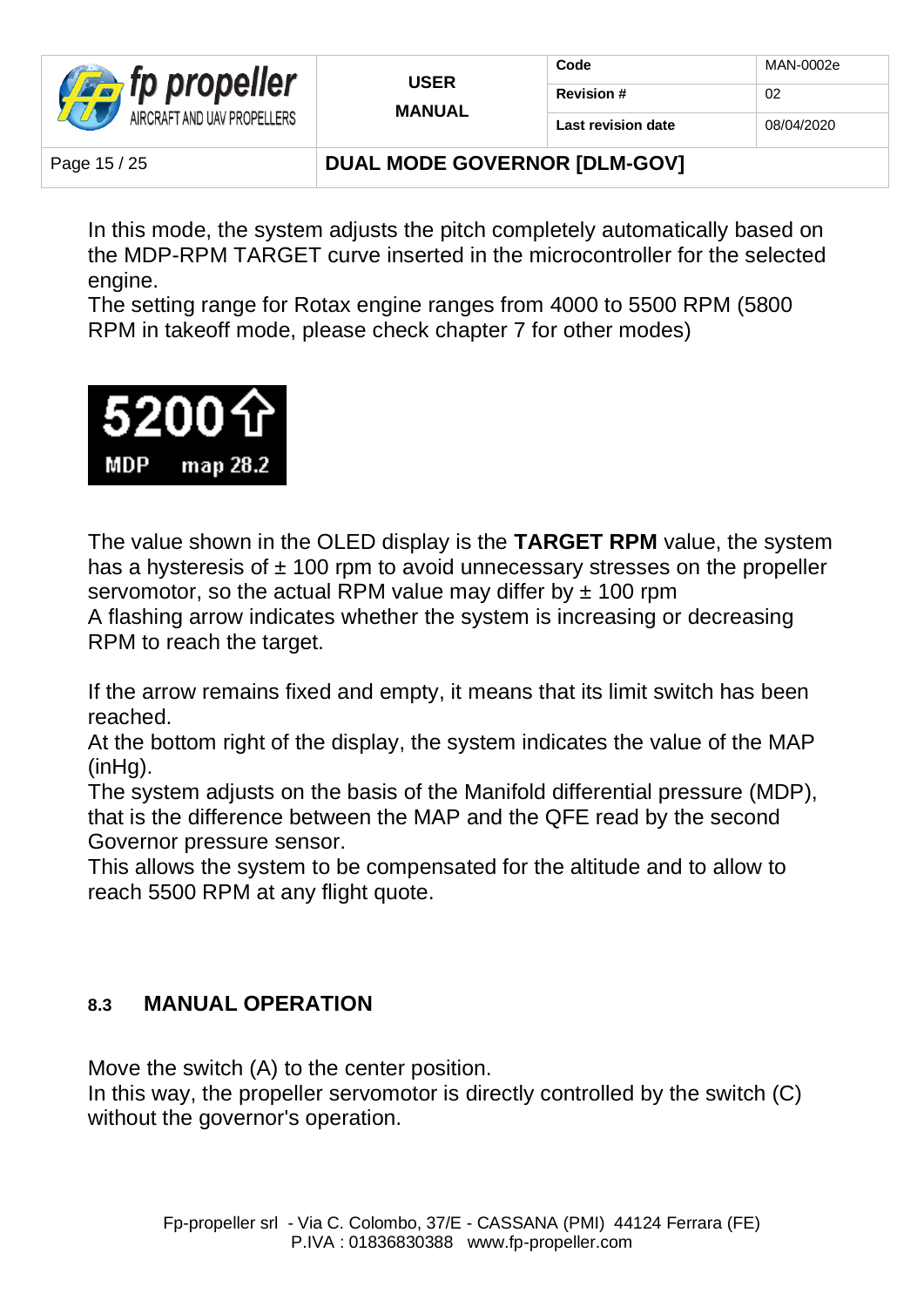

| <b>USER</b>   | Code               | MAN-0002e  |
|---------------|--------------------|------------|
|               | <b>Revision #</b>  | 02         |
| <b>MANUAL</b> | Last revision date | 08/04/2020 |

Page 16 / 25 **DUAL MODE GOVERNOR IDLM-GOVI** 



The display indicates **actual RPMs** and, during propeller motion, the power consumption of the servomotor of the propeller (Ampere), as a diagnostic of the correct functioning of the system.

Switch  $(C)$  upwards =  $+$  RPM = -pitch Switch  $(C)$  downwards =  $-RPM = +$  pitch A flashing arrow indicates whether the system is increasing or decreasing RPMs in accordance with the direction of the switch (C). If the arrow remains fixed and empty, it means that its limit switch has been reached.

### **9. AUTO TAKE-OFF FUNCTION**

In the MDP DRIVEN and CONSTANT RPM modes, and only once after turning on the instrument, the TAKE-OFF AUTOMATIC function is activated.



Once the 5000 RPM is exceeded and for 3 minutes (in the case of Rotax engines), the system adds an offset of +300 RPM to the TARGET RPM calculated by the system (MDP DRIVEN) or set by the pilot (CONSTANT RPM) so the engine can reach 5800 RPM for the take-off phase.

The TAKE-OFF word appears at the bottom of the display during these 3 minutes.

This functionality could be excluded during initial setup.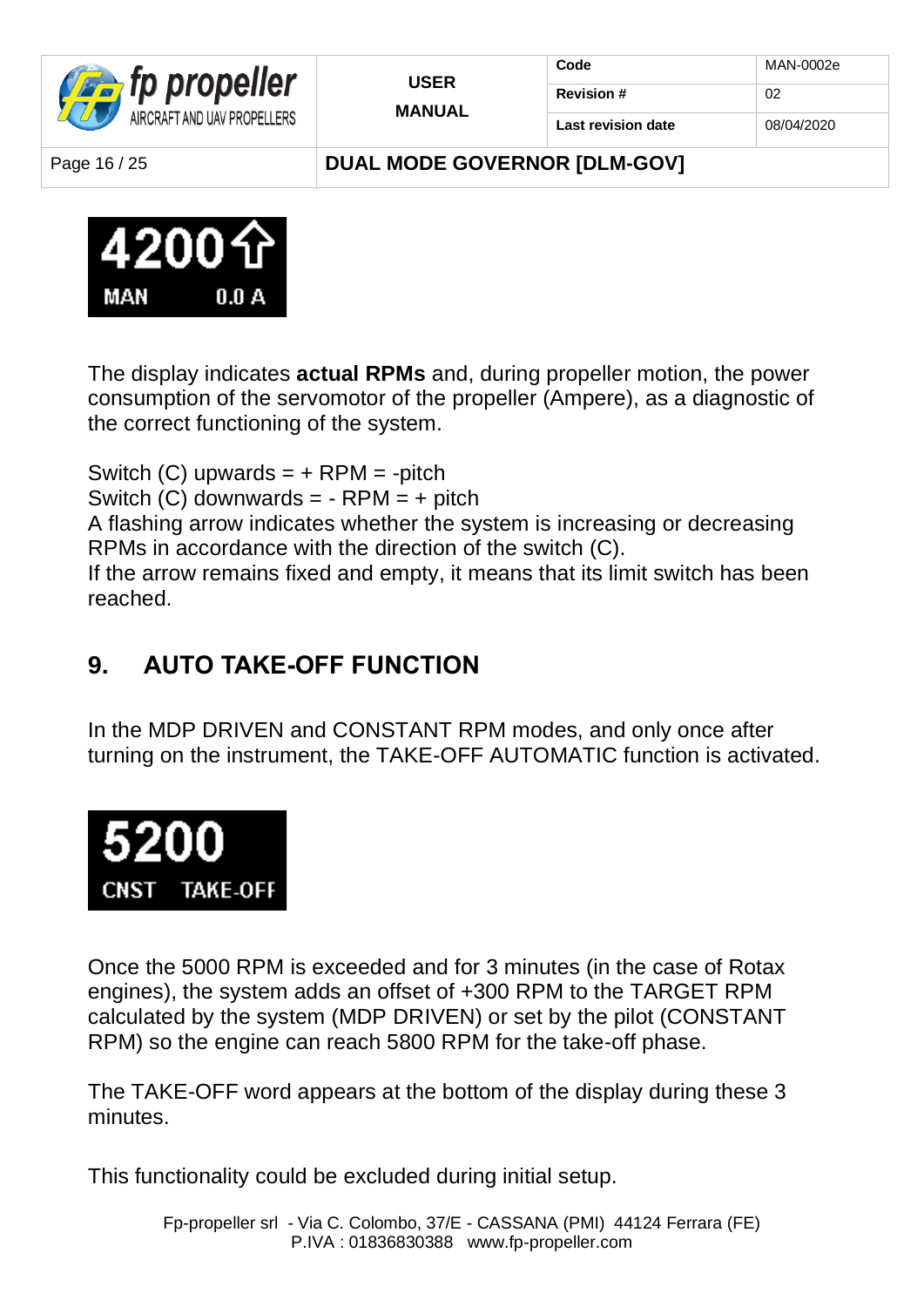

Page 17 / 25 **DUAL MODE GOVERNOR IDLM-GOVI** 

### **10. ALARMS**

### **10.1 OVERLOAD ALARM**

IN ALL MODES IT IS IMPLEMENTED OVERLOAD  $\triangle$  WARNING ALERT FOR ABSORPTIONS> 4A. IN THAT CASE "OVERLOAD" WARNING APPEARED ON THE DISPLAY, AND THE GOVERNOR WILL ENTER IN A BLOCK STATE TO to avoid aggravating the existing problem.



### **WARNING**

It is necessary to remove the causes of excessive current absorption.

When rebooted, the governor will work regularly



Manual mode, not being controlled by the microprocessor (for safety reasons) allows to move the propeller pitch even in the case of OVERLOAD

### **10.2 MINIMUM PITCH LIMIT ALARM**

At power up, the system automatically brings the propeller to the minimum pitch, in preparation for take-off.

If the system does not identify the limit switch within the set time (due to a possible breakage of the same), it will mantain the arrow flashing upwards in order to indicate the problem.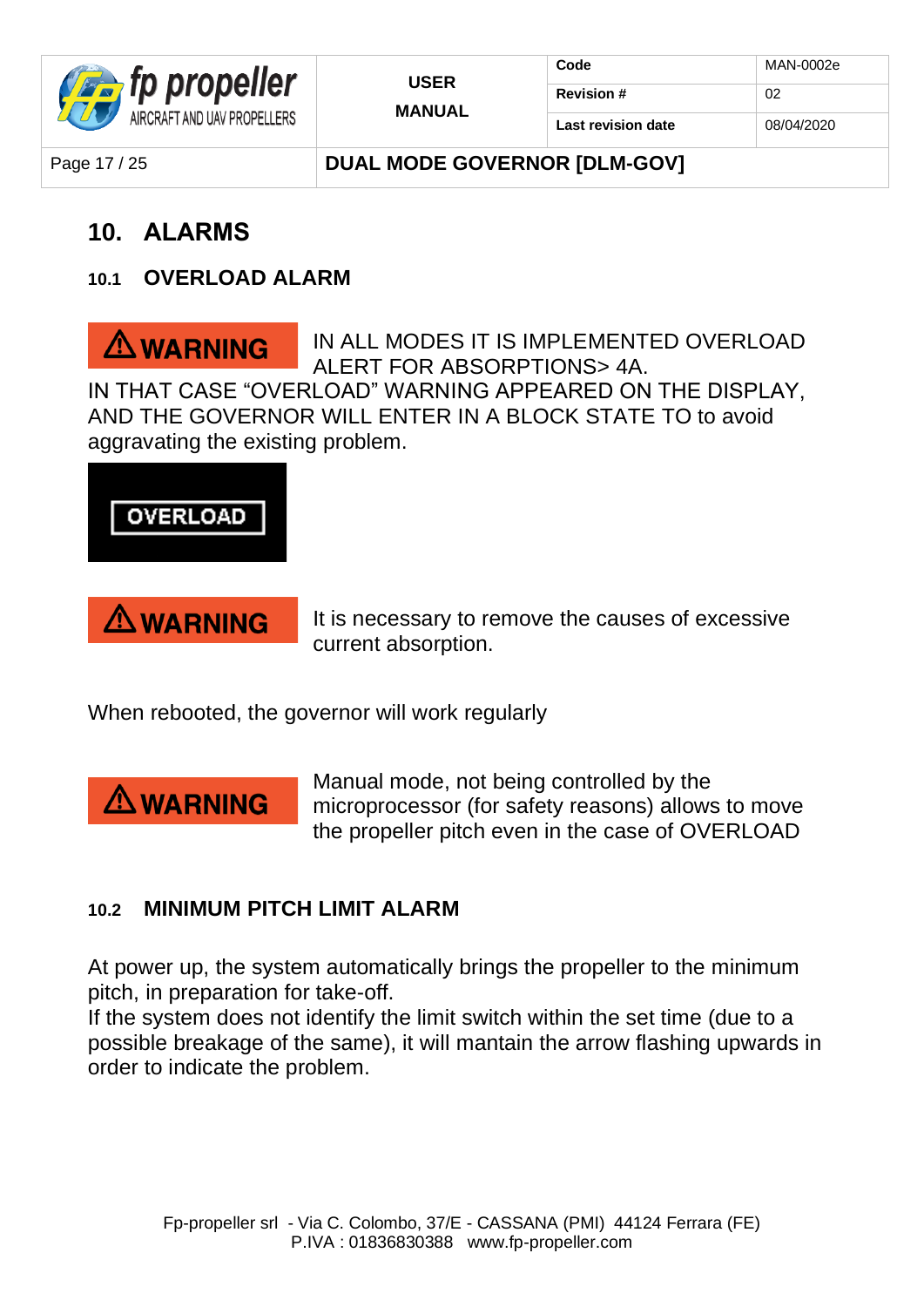

| <b>USER</b>   |
|---------------|
| <b>MANUAL</b> |

| Code               | MAN-0002e  |
|--------------------|------------|
| <b>Revision #</b>  | 02         |
| Last revision date | 08/04/2020 |

Page 18 / 25 **DUAL MODE GOVERNOR [DLM-GOV]** 



The system will still work correctly, except to arrow pointing upwards always

**WARNING** 

flashing.

When switched on again, the alarm status will be

reset.

After this alarm, it is essential to verify the correct operation of the microswith of the minimum pitch.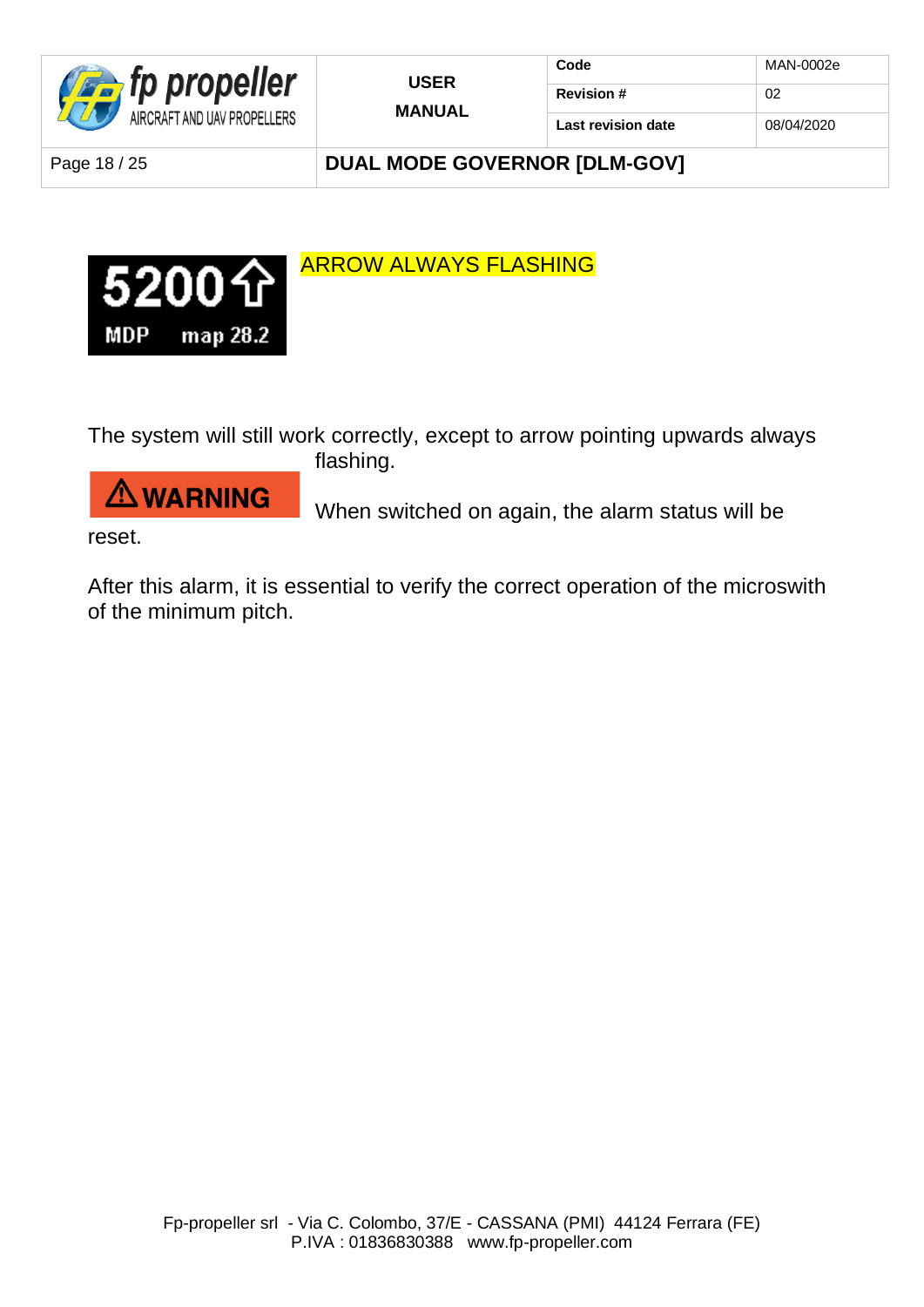

Page 19 / 25 **DUAL MODE GOVERNOR [DLM-GOV]**

### **11. CHECK LIST**

|                | <b>TEST DESCRIPTION</b>                                                                                                                                                                  | <b>EXPECTED</b> | <b>OBTAINED</b> |
|----------------|------------------------------------------------------------------------------------------------------------------------------------------------------------------------------------------|-----------------|-----------------|
|                |                                                                                                                                                                                          | <b>RESULT</b>   | <b>RESULT</b>   |
| $\mathbf 1$    | Turn on the cockpit with the governor in the<br><b>MDP</b> position<br>The display must show: 5500, Map 30.0 $(+/-)$<br>1)                                                               | <b>OK</b>       |                 |
| $\overline{2}$ | Connection check: in MANUAL position,                                                                                                                                                    |                 |                 |
|                | Switch $\uparrow = -$ pitch = +RPM                                                                                                                                                       | $0, 8 - 1, 5A$  |                 |
|                | Switch $\blacktriangleright$ = +pitch = -RPM                                                                                                                                             | (fp-propeller   |                 |
|                | (If not, invert the two signals in the propeller<br>governor connector)                                                                                                                  | hub)            |                 |
|                | Read the Amps shown, reach minimum and<br>maximum limit switch, the up and<br>down arrows must remain on, blank,<br>to indicate that it has detected the<br>corresponding limit switches |                 |                 |
| 3              | Turn on the engine in MANUAL position,                                                                                                                                                   |                 |                 |
|                | Switch $\uparrow = -$ pitch= +RPM                                                                                                                                                        | $0, 8 - 1, 5A$  |                 |
|                | Switch $\blacktriangleright$ = + pitch = -RPM                                                                                                                                            | (per mozzo      |                 |
|                | Read the Amps shown                                                                                                                                                                      | fp-propeller)   |                 |
| $\overline{4}$ | Switch to CONSTANT SPEED (CNST), turn<br>the knob (B) until 4900 RPM, push the<br>throttle until the engine reach 4900 RPM<br>$(+/- 100$ RPM)                                            | 4900            |                 |
| 5              | Turn the knob (B) up to 4200 RPM without<br>moving the throttle, the governor will control<br>the pitch to reach 4200 RPM $(+/- 100$ RPM)                                                | 4200            |                 |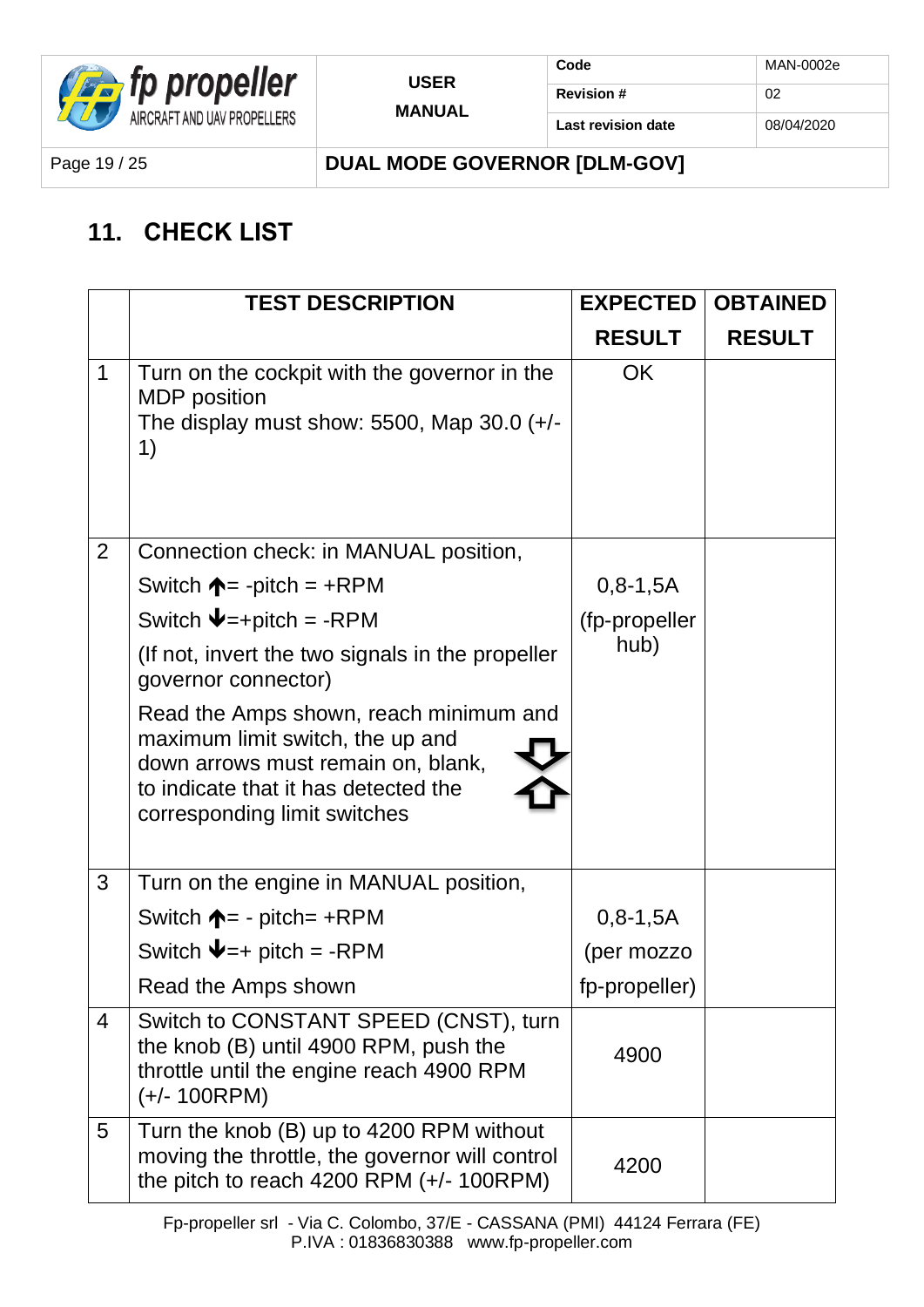

| Code               | MAN-0002e  |
|--------------------|------------|
| <b>Revision #</b>  | ሰን         |
| Last revision date | 08/04/2020 |

### Page 20 / 25 **DUAL MODE GOVERNOR IDLM-GOVI**

| 6              | Turn off the engine and the cockpit, turn on<br>the cockpit with the governor set in the MDP<br>position, the governor must<br>automatically move the propeller to<br>the minimum pitch, the upward arrow must<br>remain on (empty) to indicate that the<br>minimum switch limit has been reached | OK.             |  |
|----------------|---------------------------------------------------------------------------------------------------------------------------------------------------------------------------------------------------------------------------------------------------------------------------------------------------|-----------------|--|
| $\overline{7}$ | Turn on the engine, the governor have to<br>show a value of MAP <20                                                                                                                                                                                                                               | 20 <sub>2</sub> |  |
| 8              | Push the throttle up to around 3000 rpm<br>check that the MAP increase                                                                                                                                                                                                                            | OK              |  |
| 9              | Push the throttle up to 4000 rpm, map value<br>have to be $24,5 + (-0.5)$                                                                                                                                                                                                                         | 24,5            |  |
|                | 10   Push the throttle up to 4900 rpm, map value<br>have to be $27 + (-0.5)$                                                                                                                                                                                                                      | 27              |  |
| 11             | Push the throttle over 5000 rpm, the display<br>have to show "TAKE OFF" in the lower part                                                                                                                                                                                                         | <b>OK</b>       |  |
|                | 12   At full throttle, the engine have to reach<br>5800 RPM with a map value > 28                                                                                                                                                                                                                 | >28             |  |

Note: all MAP values refer to a test at altitude 0 and atmospheric pressure 1 BAR = 30 inHg, if the atmospheric pressure is different (by altitude or climatic) the results of points 9, 10, 12 must be scaled consequently The controller is based on the MDP (Differential Pressure of the manifold), so the minimum deviations of the MAP from the above values are not symptoms of malfunction, but only the tolerance of the 2 pressure sensors (precision  $=1/4$  inHg)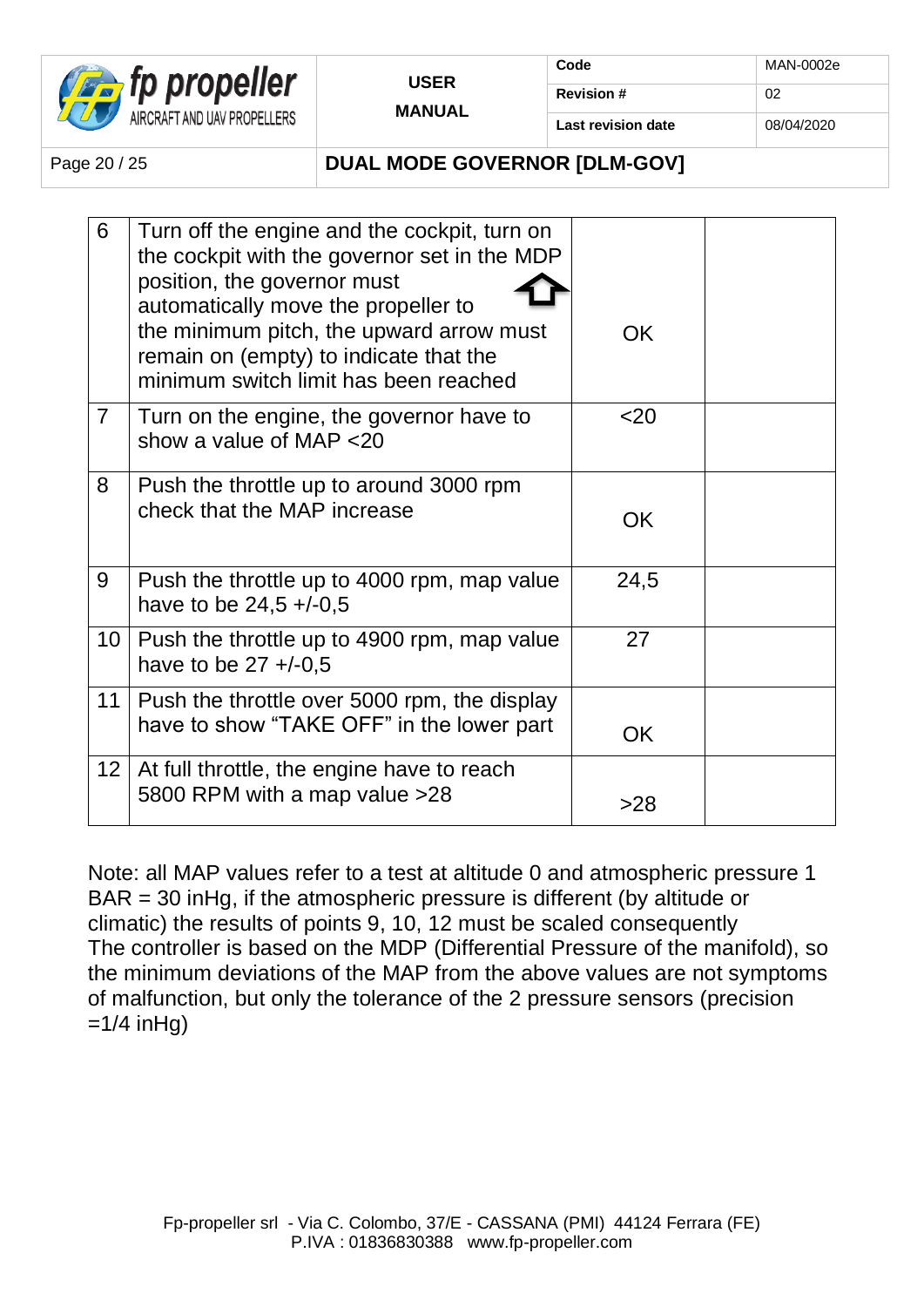

| <b>USER</b> |
|-------------|
| MANUAL      |

Page 21 / 25 **DUAL MODE GOVERNOR IDLM-GOVI** 

### **12. FLIGHT TEST**

After performing the test of the previous checklist with a positive result, the flight test is carried out. This test must be carried out under simplified conditions, for safety purposes. The conditions described refer to the Rotax engine. For other engines, adjust the values as from the engine specification. With the governor in CONSTANT RPM mode, give current without turning on the engine; move knob B until the target value of 4,900 RPM is displayed on the display. , Turn on the engine, and after heating, align the track and, keeping the airplane fully restrained, give throttle progressively; keep the condition until pitch correction is completed and the target RPM value has been obtained (few seconds).

Without changing the throttle, switch the governor to MANUAL mode; therefore, reduce the throttle. So we've got the propeller pitch that lets you take off in manual mode, but without getting overspeed after taking off. In practice, the variable pitch propeller will act like a fixed propeller. By holding the MANUAL mode, give throttle and take off, with the same technique used for the fixed propeller. Reach the cruise quota, level and give adequate throttle for cruising RPMs.

### **Test the governor in CONSTANT RPM mode**

We are in leveled cruising flight, Manual mode. Take note of the MAP and RPM values. Switch to CONSTANT RPM mode and change the target RPM value to the cruise value previously used (knob B). After a possible pitch correction, visible from the display, and also depending on the pilot's reaction time in commuting / adjusting, the flight continues steady.

Now, using small variations, you can try various MAP / RPM conditions to find the ones that give you the most satisfying aircraft performance.

To land, set the RPM target to the maximum and reduce the throttle.

In case of any doubt or malfunction, switch to MANUAL mode and return the MAP to the previously marked cruise value. Then, change the propeller pitch until you get the RPM value first noted. In this condition, you can then land simply by reducing the throttle.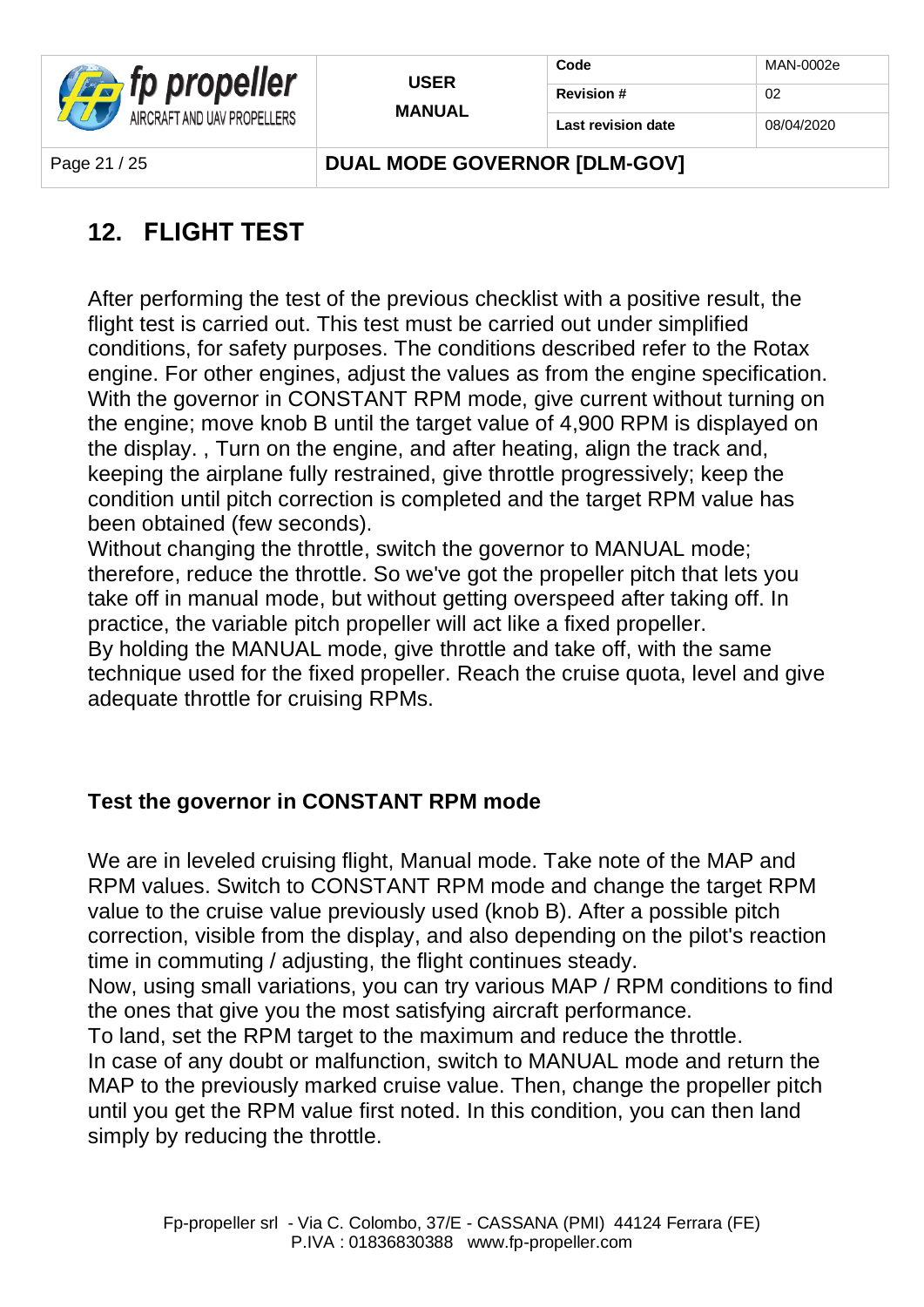

| Code               | MAN-0002e  |
|--------------------|------------|
| <b>Revision#</b>   | 02         |
| Last revision date | 08/04/2020 |

Page 22 / 25 **DUAL MODE GOVERNOR IDLM-GOVI** 

### **Test the governor in MDP DRIVEN mode**

We are in level cruising flight, MANUAL mode or CONSTANT RPM. Note the MAP and RPM values. Switch to MDP DRIVEN mode. After a possible step correction, visible on the display, the flight continues steady. Change the throttle or trim and observe the variations of MAP and RPM consequent. The pitch of the propeller is automatically adjusted without the pilot's intervention. To land, simply reduce the throttle properly.

In case of any doubt or malfunction, switch to MANUAL mode and return the MAP value previously marked. Then, change the propeller pitch until you get the RPM value first noted. In this conditiont you can then land simply by reducing the throttle.

Please note that, for safety reasons, take-off, reattachment and landing operations must be carried out with Governor Dual Mode in manual and with intermediate pitch.



**Please note that, for safety reasons, take-off, reattachment and landing operations must be carried out with Governor Dual Mode in manual** 

**and with intermediate pitch.**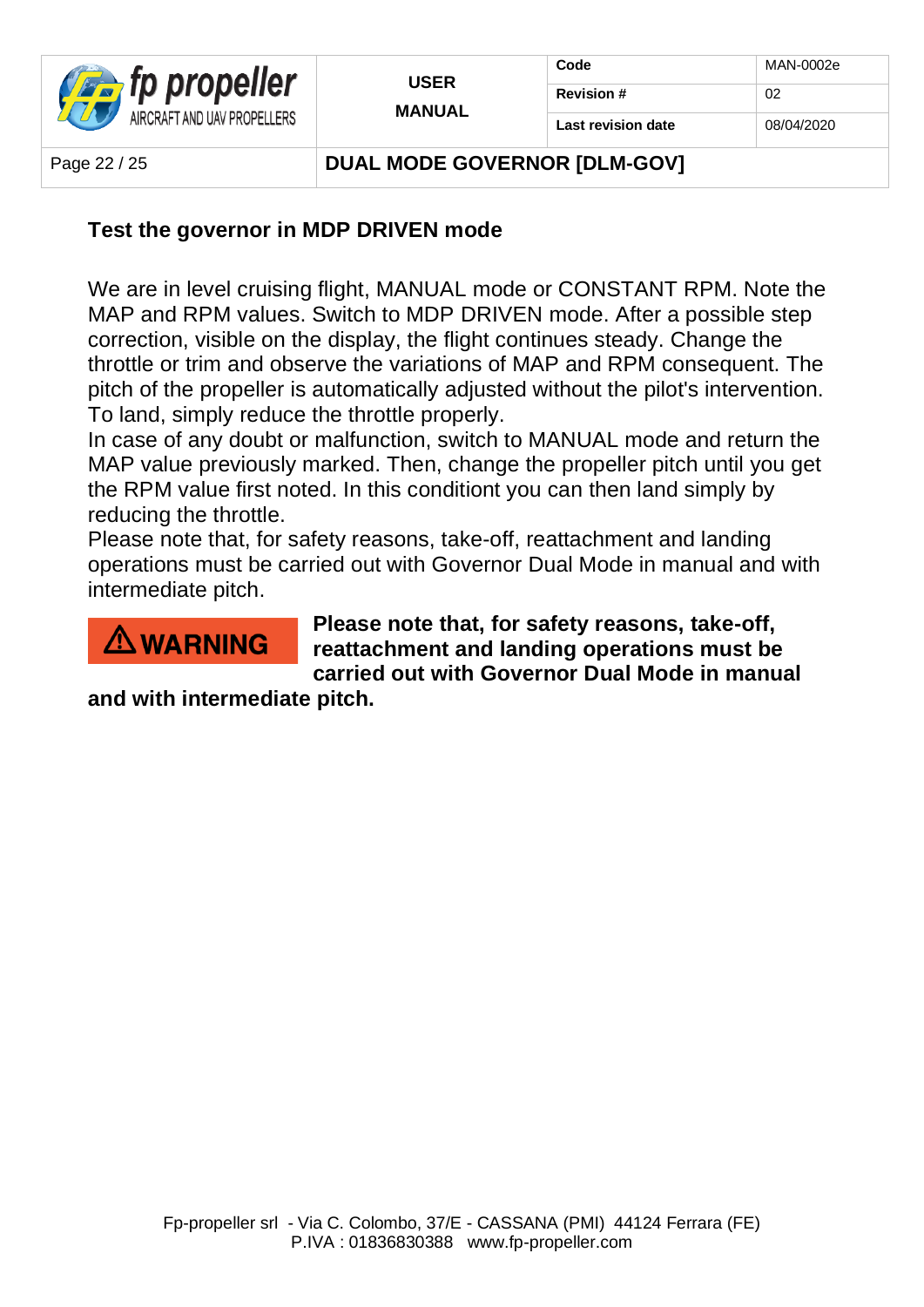

Page 23 / 25 **DUAL MODE GOVERNOR IDLM-GOVI** 

### **13. TECHNICAL SPECIFICATIONS**

- ➢ **Display:** OLED graphic 1,3" , high viewing angle
- ➢ **Installation:** Standard 2 1/4 "(57mm) hole
- ➢ **Case:** Anodised aluminum.
- ➢ **Dimensions**: H60,0 x L60,0 x P109mm.
- ➢ **Weight**: 240 g.
- ➢ **Operating temperature**: -10 ~ +70°C.
- ➢ **Supply Voltage**: da 11 a 20 VDC.
- ➢ **Current consumption**: 90 mA.
- ➢ **Maximum output power** : 4A.
- ➢ **Tachometer operating range:** from 500 to 7000 RPM.
- ➢ **Tachometer resolution**: 100 RPM.
- ➢ **MAP Display resolution:** 0,2 inHg
- ➢ **MDP reading resolution:** 0,25 inHg
- ➢ **Internal fuse:** 5A Time delay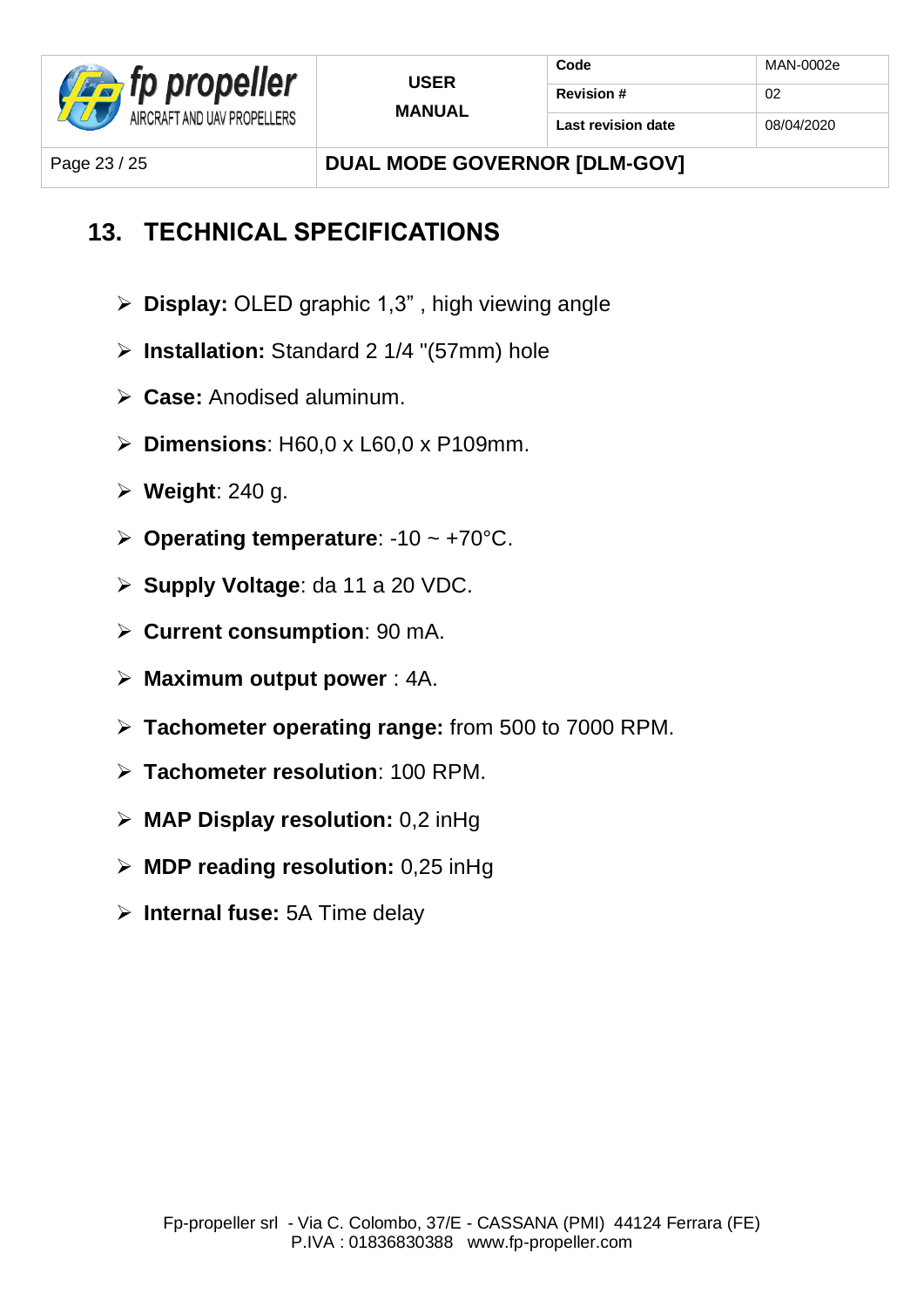

| Code               | MAN-0002e  |
|--------------------|------------|
| <b>Revision #</b>  | 02         |
| Last revision date | 08/04/2020 |

Page 24 / 25 **DUAL MODE GOVERNOR IDLM-GOVI** 

### **14. SALES CONDITIONS**

1- SALES are made under the general conditions of the selling Company. They can not be altered unless by the selling Company and by written document. All sales are intended as to be "subjected to approval by the seller". Within 15 days fro receipt of the purchase order, the seller will send wrtten confirmation.

Fp-propeller Srl reserves the right to refuse the order.

- 2- ESTIMATES AND TECHNICAL DATA. Estimates by the seller are not binding. Illustrations, measurements, weights and all the characteristic data resulting from catalogs must be considered as approximate values. They are communicated by the seller for information only and without responsibility. The seller reserves the right to make changes to its products without prior notice and without obligation to apply such changes retroactively.
- 3- DELIVERY. The sold material will be delivered as soon as possible, subject to the commitments outstanding and to the possibility of production by the factory. The delivery time is therefore only indicative term. It does not constitute an essential condition of the contract. .The delivery term is adequately extended by effect of events independent from the will of the supplying company. In any case, the customer may not claim damages or other related to late delivery.
- 4- TRANSPORT. The sale of goods is carried out "ex works." It travels under full risk and peril of the customer. The eventual loss or damage of the goods shall not give rise to claims to the seller for damages. The transport insurance will only be made if requested by the customer and at his charge; The request of insurance must be made explicit in the order.
- 5 PRICES AND TERMS OF PAYMENT. FP-propeller Srl. may modify its prices at any time. The payments of the supply must be made within the period reported in the order confirmation, signed for acceptance by the customeer. For any dispute concerning the material supplied or for any other divergence the Buyer may not suspend payments. Failure to pay the agreed price even for only one part, the non-compliance with contractual obligations and failure by the buyer of one of the above conditions, entitle FP-propeller Srl to obtain immediate completion of all obligations assumed by the buyer, or termination of the contract being worth this as a termination clause about. Delay in paying in the agreed deadlines by the Purchaser, entitles the supplier to apply the monthly interest at the reference rate  $EURIBOR + 5$  points.
- 6- TERMINATION. In case of contract termination due to breach, the payments in advance alreay done will remain acquired by the seller Company as indemnity, except the eventual more damage. In any case it will be due to the seller, as a penalty, a sum equal to 15% of the value of sold material, always subject to the most damage.
- 7-RESERVE OF PROPERTY. The seller, according to Article 1523 Cod. Civ., keeps the property of the material sold until the full pyment of the agreed price. Therefore, the object of the supply will pass to the Buyer property only with the completion of the amount due, while assuming the same risks from the time of delivery. Under request of the seller and in charge to the buyer, it will be provided to all the formalities required by art. 15234 Cod .. Civ. for which the buyer agrees the same at any time.
- 8-WARRANTY. Products of the FP-PROPELLER S.R.L. They must be installed, maintained and used as specified in the instruction manual provided. Failure to follow these instructions cancels, erases all the responsibility for FP-propeller Srl. The propeller user always flies under his entire responsibility. The Company FP-propeller Srl guarantees its products for six months

Fp-propeller srl - Via C. Colombo, 37/E - CASSANA (PMI) 44124 Ferrara (FE) P.IVA : 01836830388 www.fp-propeller.com